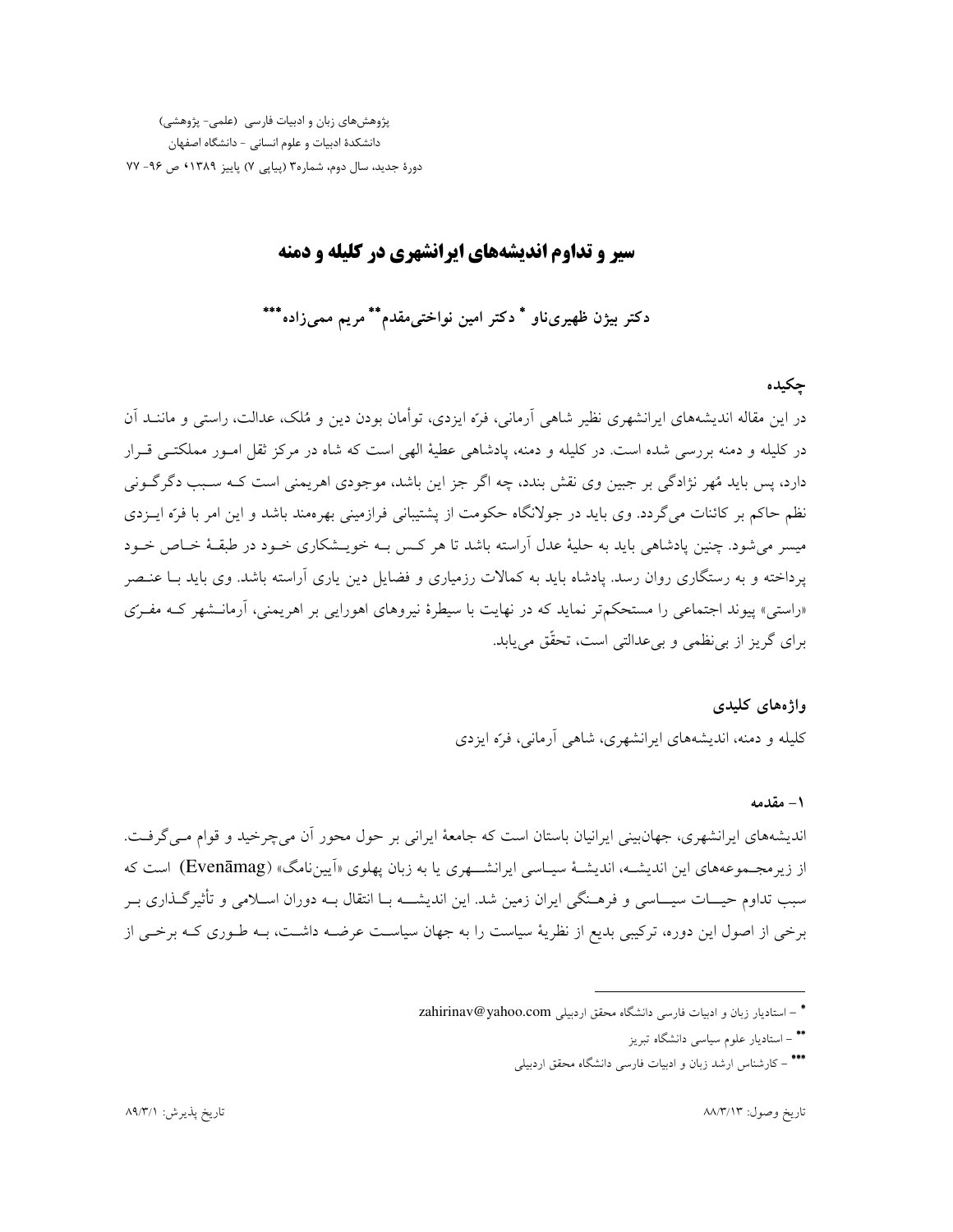مؤلِّفههای ایرانشهری نظیر: شاهی اَرمانی، فرَّه ایزدی، توأمان بودن دین و مُلـک، عــدالت، راسـتی، دانــایی و… بــه کالبــد جهان اسلام تزریق و در این دوران مورد استناد قرار گرفت. در واقع «اندیشهٔ سیاسی ایرانشهری همچون رشتهٔ ناییــدایی اسـت كـه دو دورهٔ بـزرگ تـاريخ دوران قـديم ايـران زمـين را از دورهٔ باسـتاني اَن تـا فـراهم اَمـدن مقـدمات جنـبش مشروطهخواهی به یکدیگر پیوند میزند» (طباطبایی، ۱۳۸۵: ۷۱).

موضوع این مقاله، «نقد و تحلیل اندیشههای ایرانشههری در کلیله و دمنه» است. کلیله و دمنه تا چه حدی در تداوم این اندیشهها، به دوران اسلامی نقش داشته و مشعل اندیشههای ایرانشهری را روشن و زنده نگاه داشته است؟ بــا تأمــل در کتاب کلیله و دمنه، رگههای اندیشهٔ ایرانشهری را به وضوح میبینیم. طباطبایی، این کتاب را از لحاظ حفظ و انتقـال اندیشههای ایرانشهری به دورهٔ اسلامی همتای شاهنامه که باز پرداخت راستینی از این اندیشههاست، میدانـد. در ایـن مقاله مهم ترین وجوه اندیشههای ایرانشهری در کتاب کلیله و دمنه مورد تحلیل و ارزیابی قرار می گیرد.

## ۲- مبانی نظری

رکن اصلی و شالودهٔ اندیشهٔ ایرانشهری که در جهانبینی سیاسی جامعهٔ ایرانی از اهمیت ویژهای برخـوردار اسـت، نهـاد شاهی است که در رأس تمامی نهادها، سازمانها و گروههای اجتماعی و مدنی جامعهٔ ایرانی قرار دارد. «اندیــشهٔ سیاســی ایرانشهری، بهگونهای که از بررسی منابع بازمانده از دورهٔ باستان و نیز تاریخ سیاسی ایران زمین بر می آید، اندیشهٔ شاهی آرمانی است؛ زیرا موضوع این نظریه، قدرت و نظام حکومتی موجود نیست، بلکه بر عکس، قـدرت و نظـام حکــومتی موجود، بر پاية انديشة سياسي آرماني سنجيده مي شود» (طباطبايي، ١٣٨٥: ١٧۵). شهريار، والاترين مقام در ايران باسـتان است. او در رأس هرم اجتماعی قرار دارد و الگویی است کـه مـردم بایـد او را سرمـشق قـرار دهنـد و همـهٔ مناسـبات اجتماعی با توجه به مقام او تعیین می گردد، «در شاهی آرمانی ایرانیان، شـاه نماینـدهٔ طبقـات و اصـناف مـردم، تبلـور نهادهای سیاسی و اجتماعی و ضامن بقای آنهاست» (همان، ۵۵). او نمایندهٔ خدا بر روی زمین و بـرگزیـدهٔ اهـورامزدا برای فرمانروایی جهانیان است. پادشاه خود در کتیبهها، بیان میکند که این مقام مقدس را اهورامزدا به او ارزانسی داشته است. «داریوش شاه گوید: اهورامزدا این شاهی را به من بخشید، اهورامزدا مرا یاری کرد تا این شاهی را بهدست آورم»، (ویسهوفر، ۱۳۸۰: ۷۷). پادشاه، شخصیت خداگونهای دارد و لذا دارای الوهیّت است، «پادشاهان ساسانی را بـه لقب «اشمابغان (شما موجودات الهي) يا (مقام الوهيت شما)» خطاب مي كردند» (كريستن سن، ١٣٨۴: ٢٨٨). «آنان خـود را در کتیبهها، همیشه پرستندگان مزداه (مزدیسن) خواندهاند؛ امّـا در عـین حـال خـود را خـدایگان (بـی یـا بــــغ) و از نــژاد خــدايان (يزدان) ناميدهاند» (همان، ١٨٩). آنان همواره «بر سكَّهها عبارت «از تخمهٔ خدايان» مي نوشتند» (فـراي، ١٣۶٨: ۱۵۶). شاه که از سوی اهورامزدا برای حکمرانی ایرانشهر برگزیده میشود، باید دارای مشروعیت و تأیید الهی باشـد. در اندیشهٔ ایرانشهری، این مشروعیت و تأیید توسط «فــــرّه» حاصل می شود که یکی از ارکان مهم آیین یادشــــاهی است و لذا لازمهٔ قدرت و فرمانروایی است. فرّ از جانب ایزد و جلوهای از اوست که به شاه می رسد، گویی که خدا پرتویی از روشنایی خود را در نهاد او قرار داده است.

فرّ، پرتوی ایزدی است که در وجود فرد به ودیعه نهاده شده است؛ اما لازمهٔ بهـرهمنـدی از ایــن فـروغ آن اســت کــه اًدمی، درون خویش را از تمامی بدیها، زشتبیها و رذایل پاک سازد تا در نتیجهٔ اّن وجود اَدمی به پــاکی ازلــی خــویش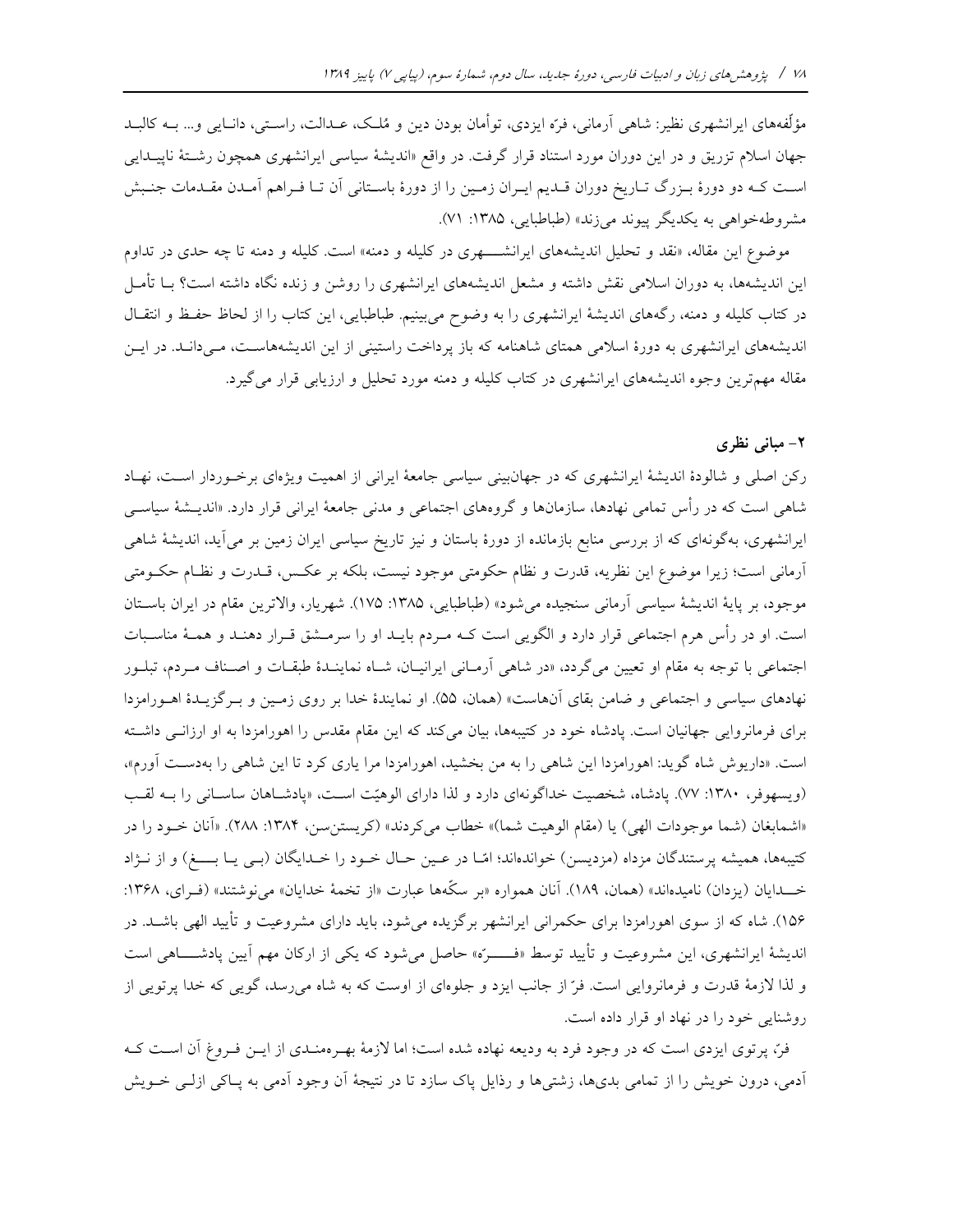برگردد تا خوبی ها و فضایل در آن تجلّی نماید. در اوستا و برخی از متون دیگـر، از ایــن امـر بــا عنــوان «خویــشكاری» (Svadharma) باد شده است.

از سوی دیگر، عدالت در ایران باستان، عبارت از هماهنگی میان طبقات جامعه بوده و اینکه هر کس در درجه و مقـام ثابتي باشد و خواهان درجهٔ فوق آن نباشد و همواره بايد جزء پايينتر جامعه فرمانبردار جزء بالاتر باشد. افلاطون معتقد است «عدالت اجتماعی عبارت از آنست که میان طبقات سهگانه همگامی برقرار باشـد و هـر طبقـه تنهـا بـه وظیفـه یـا «خویشکاری» خاص خود بپردازد، چه اگر ایـن نظـام رعایـت نـشود و هـر کـس «همـهکـاره» ( Pouru- saredha varšna) باشد، در کارها تداخل و تزاحم روی خواهد داد و اساس اجتماع پریسشان خواهـد گـشت» (مجتبـائی، ۱۳۵۲: ۵۰). ساسانیان حتی به افرادی که دارای نسب پست بودند، کارهای دیوانی نمیدادند. آنان هر کس را بـر حـسب نــژاد و نسبی که داشته به کاری میگماردهاند؛ «از قواعد محکم سیاست ساسانیان یکی این را بایــد شــمرد کــه هــیچکـس نبایــد خواهان درجهای باشد، فوق آنچه به مقتضای نسب به او تعلق می گیرد» (کریستن سن، ۱۳۸۴: ۲۲۸).

پادشاه ایرانشهر باید دین و پادشاهی را با هم و در کنار هم داشته باشد؛ چرا که این با آن و آن با این کامل می شود؛ دین جهت دهنده به یادشاهی است و شاهی کامل کنندهٔ آن است و میان این دو رابطهٔ تنگاتنگی برقرار است، تــا جــایی که جدایی میان آنها، هم پادشاهی را به کالبدی بیروح و هم دین را به شاه بیسپاه بدل میکند. نادیده گـرفتن یکـی از اين دو سبب خلل در ديگري مي شود ` .

در دینکرد آمده است: «از بنیاد، هستش شهریاری استوار بر دین و دین بر شهریاری است... این دو از یکدیگر جدایی ناپذیرند. بزرگداشت شهریاری ایرانی، تنها از دین ایرانی برمیخیزد؛ بندگی اورمزد و سـامان دیـن مزدایـی از شــهریاری ایرانی برمیخیزد. برازش و سود این دو (=دین و شهریاری)، بیش از هر چیز، هر چه بیشتر و فراگیرتر در پیوستن بـه همهٔ آفریدههاست؛ زیرا از راه یکی شدن شهریاری و دین بهــی است که شهریاری استوار میگـردد؛ و نیــز از راه یکــی شدن دین بهـبی با شهریاری استوار، دین با شهریاری، وحدت کلمه می یابد. از ایـن روی، شهـــــریاری از پایــه، همـان دین است و دین همـان شهریاری است؛ به همینگونه، نبود شهریاری نیز به بددینی و بددینی به نـا اسـتواری شـهریاری مي انجامد» (آذر فرنبغ، ١٣٨١: ٩٩).

یادشاه ایرانشهر، باید دارای خرد و دانش باشد و کسی که این دو را با هم نداشته باشد، شایستگی بر تخت نشستن را ندارد؛ زیرا شاه نمایندهٔ اورمزد در جهان خاکی است و بایسته است که شاه، انسانی خردمند، اندیشمند و با تـدبیر باشـد. «واقعیت آن است که معرفت به حقیقت و دانشها و مطالعهٔ آنها والاترین چیزی است که یک شاه می تواند خـود را بـا آنها بیاراید و زشتترین چیز برای شاهان عار داشتن از آموختن و شرم از پژوهش در علـوم اسـت. آنکـه نمـی|مـوزد خردمند نيست» (ويسهوفر، ١٣٨٠: ٢۶٣).

به وسیلهٔ خرد و دانش است که آدمی نیک و بد را از یکدیگر مجزاً ساخته و در مسیر نیکیها گام بر مـیدارد. «خـرد خداداد، در دم، استوارترین و سرآمدترین همهٔ پیام رسانان از جهان آفرین سوی آفریدههای گیتیایی است. بـا کمـک آن (= خرد خداداد) است که مردم، جهان آفرین را خواهند شناخت و ایزد را در جایگاه یزدانی، دیو را در دیوی، راست را در راستی، دروغ را در دروغی، سود را در جایگاه سودمندیاش و زیان را در زیانمندیاش میبیند؛ مییابند دین بهی را؛ می پرهیزند از گناه؛ گرایان به ثواباند و بر گیهان خداوندگاری دارند؛ تـن را سـالم نگـه مـیدارنـد؛ روان را از آلــودگی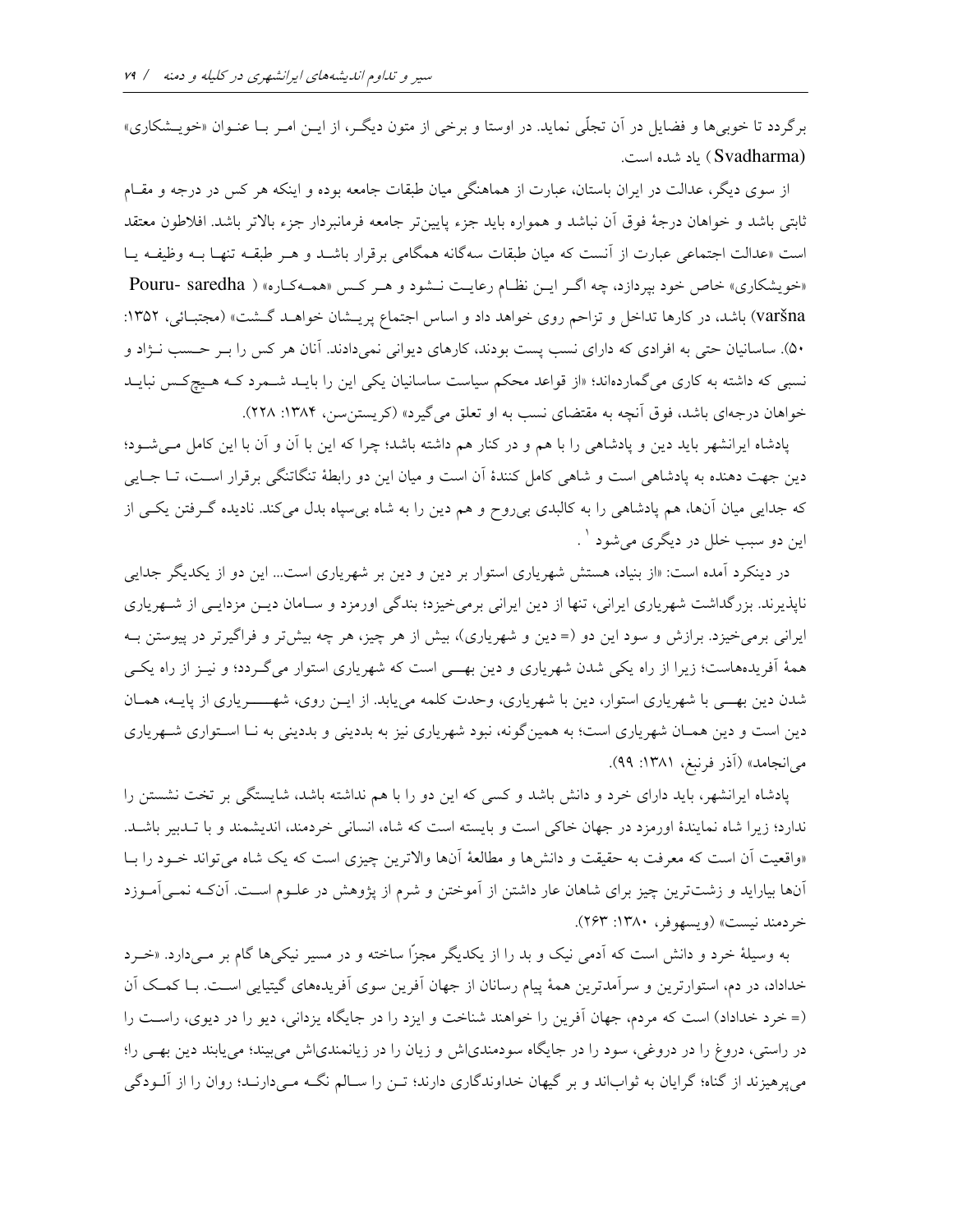رهایی میبخشند… مردمان، در همراهی با خرد خداداد بس زورمند است که از بدکرداری دوری خواهند گزیـد و آهنـگ خوبکرداری خواهند کرد؛ و بر اثر همراهی با شهوت بس زورمند است کـه از خـوبکـرداری بــر خواهنــد گاشــت» (اَذْرِفْرِنْبِغْ، ١٣٨١-١٣٧). بنابراين، خرد و دانش لازمـهٔ زنـدگي و همچـون زيـوري اَراسـته بـراي مردمـان؛ بـويژه پادشاهان است؛ زیرا به واسطهٔ همین خرد است که راهکارهایی برای کاستن از بدیها و افزودن بر نیکیها می یابند.

در ایران اندیشهٔ آرمانشهــــــری از روزگاران قدیم بــه صـورت اساطیــــــری آغــاز شــد. چنــین اندیــشــــهای پــژواک آرزوهای نیاکان ما برای دست یابی به کمال و رستگاری بـوده اسـت. اصـیل در مـورد اندیــشهٔ آرمانــشهری مـیiویــسد: «اندیشهٔ آرمانشهری، آرمانی شریف است که از تخیّل فرهیختگان و تأمل آنان در اوضـاع و احـوال روزگارشـان حاصـل میشود و قصد طراح آن معرفی نظامی آرمانی است که هم به عنوان غایت کمـالجـویی انـسان بـه کـار مـیرود و هــم نفسی نظامهای سیـــــاسی موجود است» (اصیل، ۱۳۷۱: ۶۵). در چنـین اندیــشهای، تمـامی آرزوهـای آدمـی بـرآورده میشود. رفاه و شادی و برابری در زندگی بشر حاکم میگردد. صلح و دوستی جای کینه و دشمنی را میگیرد.

#### ٣– بحث و نتايج

### ۳– ۱– شاهی آرمانی در کلیله و دمنه

در کلیله و دمنه که جنگل نماد ایرانشهـــر و شیر سمبل پادشاه مقتدر آن است، چنین ویژگی بکرات به چشــم میخورد؛ در عین حال که شیر حاکم کلّ است، هر صنف و طبقهای لایقترین عضو را \_ آنکـه بارقـههـای نخبگـی و فراسـت در اوست- را به عنوان حاکم مجموعهٔ کوچک خود بر میگزیند که وی نیز باید اصل و نسب والایی داشته باشد.

در کلیله و دمنه، نه تنها فرمانروا؛ بلکه اطرافیان وی نیز باید نژاده باشند. در باب «شیر و گاو» دمنه که خواهان نزدیکی به شیر است؛ زمانی که به حضور وی شرفیاب می شود، اولین سؤالی که شیر دربارهٔ او می پرسد، اصل و نسب وی است و بعد از این که پدر وی را شناخت «او را بخواند» و به او اعتماد کرد. زیرا «بدگوهر لئـیم ظفـر همیـشه ناصـح و یکـدل باشد تا به منزلتی که امیدوار است برسید، پس تمنّی دیگر منازل برد که شایانی آن ندارد، و دست مـوزهٔ آرزو و سـرمایهٔ غرض بدکرداری و خیانت سازد و بنای خـدمت و مناصحت بی|صـل و ناپاک بر قاعدهٔ بیم و امید باشد، چــون ایمــن و مستغــنی گشت به تیره گردانیدن آب خیر و بـالا دادن آتـش شــر گرایــد» (کلیلــه و دمنــه، ۱۳۷۸: ۹۳). بنــابراین آنکـه بی اصالت باشد، اسباب شرّ و فساد در جامعه می شود.

در باب «شاهزاده و یاران»، «اعیان شهر» چون وصف بزرگی خاندان و بسطت مُلک اسـلاف شـاهزاده را از بازرگـان شنیدند، وی را شایستهٔ فرمانروایی بر شهر خویش شناختند؛ چرا که «عرق کریم» داشت و بی شک بـا اقتـدا بـه خانـدان خويش «رسوم ستوده و آثار پسنديدهٔ ايشان» را در جامعه پياده خواهد كرد.

یکی از ویژگیهایی که انوشیروان در کلیله و دمنه با آن وصف میگردد، «سعادت ذات» وی است و این، «یمن نقیبت و رجاحت عقل و ثبات راي و علو ّهمت و كمال مقدرت و صدق لهجت و شــمول عــدل و رأفــت و افاضــت جــود و سخاوت و اشاعت حلم و رحمت و محبت و علم و علما و اختيار حكمت و اصطناع حكما و ماليدن جبـاران و تربيـت خدمتگاران و قمع ظالمان و تقويت مظلومان» (همان، ۵۵) را به دنبال دارد تا بدين فضايل بر ناملايمـاتي كـه در فـضاي حکومت سایه افکنده، سیطره پابد.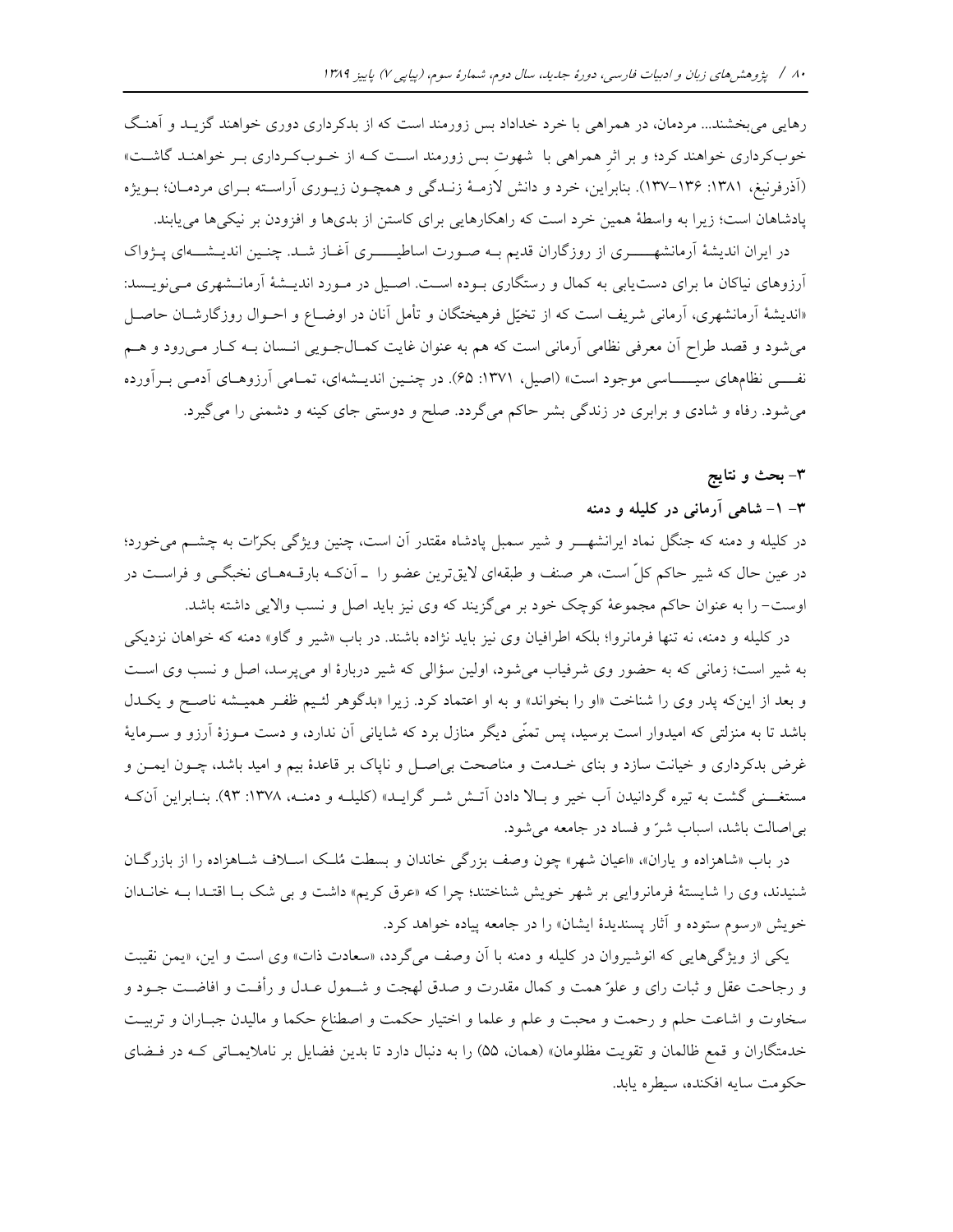صفت اصــــالت در دايرهٔ كوچک حکمـــراني ها نيز نمود دارد. آن جا كه «كــــارداناه» پير و ضعيف گرديد، «حشمت مُلک و هیبت او نقصان فاحش پذیرفت» (همان، ۲۴۰) پس از اقربای او جوانی را کـه نـشانههـای سـعادت و شایـستگی پادشاهی در وی ظاهر بود، به پادشاهی برگزیدند و «زمام مُلک بدو سپرد»ند.

در کلیله و دمنه نیز همچون ایران باستان از «موروثی بودن حکومت» سخن به میان آمده اسـت، اَن جـا کــه کلیلــه در باب «شیر و گاو» خطاب به دمنه که قصد قربت شیر را دارد، چنین میگوید: «پادشاه بر اطلاق اهل فضل و مروت را بـه کمال کرامات مخصوص نگرداند؛ لکن اقبال بر نزدیکان خود فرماید که در خدمت او منازل موروث دارند و بــه وســایل مقبول متحرّم باشند، چون شاخ رز که بر درخت نیکوتر و بارورتر نرود و بدانچه نزدیکتر باشد درآویزد» (همـان، ۶۵). نکتهٔ ظریفی که در این فقره است، تشبیه «شاخ رز» به مقام سلطنت است؛ زیرا در ایران باستان نیز درختی کـه تـاکی بـه پیرامون آن پیچیده، مظهر و نماد شاهی بوده است. هخامنشیان نیز به درختان احتـرام زیـادی قائـل بودنـد و حتـی اَیـین مذهبی برای درخت به جا میآوردند. «در دربار ایران، درخت چنار زرّینی بود که همیشه در یک جا نگهـداری مـیشـد. آن را با جواهر بسیار که از نقاط مختلف مملکت آورده شده، آراسته بودند و پارسیان برای آن ستایش و نیایش به جـای میآوردند. پادشاهان در زیر آن بار عام میدادند» (ادی، ۱۳۸۱: ۲۶).

از سوی دیگر، پادشاهی موهبتی الهی است و همگان را آن مقبولیت نیست که مرکب شاهی را در جولانگاه حکومت بـه تاخت و تاز در آورند. مقام شاهی پشتیبانی ایــزدی و تأییــدات آســمانی را مــیطلبــد. در ایــران باســتان «اختــصاص معبــد آناهیتا(Anahita) و یاری خواهی از اهورامزدا، در جریان مراسم [اعطای مقام سلطنت] تجلّـی آیینـی اندیــشهٔ حــق الهـی سلطنت بوده است» (ویسهوفر، ۱۳۸۰: ۵۰). در باب «شاهزاده و یاران» نیز شاهزاده چون بر خداوند توکل کـرد، خداونــد او را به پادشاهی ملتی درآورد. همین امر سبب شده تا فرمانروایان را افرادی هم سنگ خدایان تلقّی کرده و از آنجا که خدایان افرادي بي مرگ، زيبا، زنده و لايزال هستند، متعاقباً شاه نيز در ايران باستان موجودي «ناميرا» و «فنانايذير» تصور شود.

در كليله و دمنه، سلطنت و مُلكداري عنايت الهي است و «منزلت شريف» و «درجت عالي» مي طلبد؛ امــا بــا ســعي و تلاش نمیتوان به آن دست یازید. آنچه لازم است، «مساعدت سعادت» و «اتفاقات نیک» است کـه از جانـب خداونـد موجبات أن فراهم مي گردد. اين چنين پادشاهي تقـدس يافته و «افعال و اخـلاق او بــه تأييــد آســماني» (كليلــه و دمنــه، ١٣٧٨: ٢٩) مزين مي گردد.

در باب «بوزینه و باخه»، بوزینه مُلک را دادهٔ آسمانی میداند که روزی آن را از برگزیدگان خود میستاند و آن زمـانی است که نقصانی متوجّه فره و هیبت پادشاه گردد «امروز که زمانه دادهٔ خود باز ستد و چرخ در بخشیدهٔ خود رجـوع روا داشت در زمرهٔ منکوبان آمدهام»، (همان، ۲۵۲). پس حکومت چون دنیای مزور شایستگی دل بستن ندارد.

در باب «بازجست کار دمنه»، دمنه که درصدد تبرئه نمودن خویش از خطای مرتکب شده است، عباراتی را در وصف و ثنای پادشاه بر زبان جاری می سازد، یکی از مستمعان جمع خطاب به او و دیگران گوید: «اَنچه دمنه میگوید از وجـه تعظیم مَلک نیست؛ اما میخواهد که بدین کلمات بلا را از خود دفع کند» (همان، ۱۳۶). دمنه این گونـه پاسـخ مـیدهــد: «سخن تو دلیل است بر قصور فهم و جهل تو… که چون تأملی فرماید [یادشـاه] و تمییـز ملکانــه بــر تزویــر تــو گـمــارد فضیحت تو پیدا آید» (همان، ۱۳۶). بنابراین در «کلیله و دمنه» هر گاه واقعهای به وقـوع پیونـدد، پادشـاه بـا قـوّهٔ تمییـز خویش اّن را فیصله داده، خائن را به کیفر خویش می٫ساند و در مقابل «ناصح» پاداش مییابد. او در اصطناع افــراد نیــز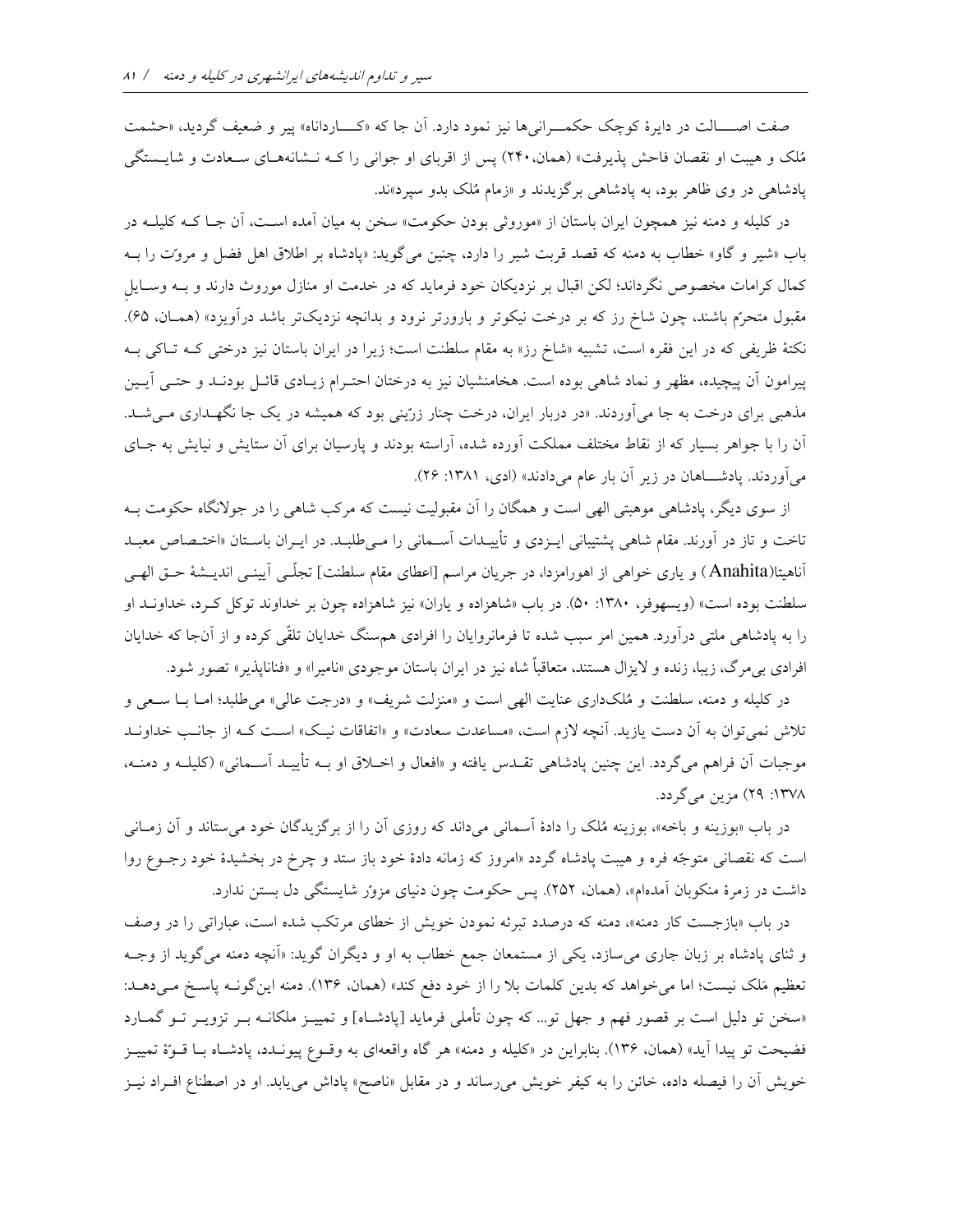محک خرد را به کار می گیرد و «کسانی را که در کارها غافل و از هنرها عاطل باشند بر کافیان هنرمند و داهیان خردمند، ترجیح و تفضیل روا نمیدارد» (همان، ۸۵) چه اگر چنین کند «به نزدیک اهل خرد مطعون گردد» و در کارها خلل ایجاد می شود و منافع مملکت به خطر می افتد، در حالی که وی باید در حفظ ممالک خویش اهتمام ورزد تا سزاوار این باشـد «که مُلک او پایدار باشد و دست حوادث، مواهب زمانه از وی نتواند ربود، و در خدمت او گردد»، (همان، ۲۰۰). احکAم فرمانروايان در «دماء و فروج و جان و مال رعايا نافذ» (همان، ٢٠۵) است. اين عبارت حاكي از «مالك الرقـاب الامـم» بودن پادشـــاهان است كه نصرالله منشى آن را به عنوان لقبى از القاب بهرامشاه ذكر مى كند.

به طور کلی شاه در «کلیله و دمنه» باید دارای اصالت، خرد، ثبات رأی، علـوّ همـت، قــدرت، راسـتی، عــدل، رأفـت، سخاوت، حلم، رحمت و علم باشد.

۳-۲ فرّة ايزدي در کليله و دمنه

مقولهٔ فرّه ایزدی نخست در متون زرتشتی مطرح گردید. در ادب فارسی و شاهنامه بکرات از فرِّ پادشاهان سخن رفته است. فرّ رابطهٔ جهان انسان و جهان خدایان را میٖنمایاند. أن، ثروتی است که گاه بــه صــورت نــور از چهــرهٔ پادشــاهان ساطع می شود. «جامهای از برق ربوبیت که شهـــریار را در مجد و شکوه می پیچـد و رؤیاهـا و الهامــاتش را بــه کمـال می رساند» (کربن، ۱۳۸۴: ۲۴).

در کتاب کلیله و دمنه با وجود اینکه اصل کتاب هندی است و اندیشهٔ کاریزمایی یا فرّهٔ ایزدی با گام مردمـان از هنــد بـه تمـدنهـاي كهـن راه يافتـه اسـت، «در ريـگ ودا «سـورنره»(Svarnara) برتـرين پايـهٔ عـالم بـرين و سرچـشمهٔ نور(Prasravano divas) است». بایست انتظار داشت که اندیشهٔ فره ایـزدی یـا شـکوه شـاهی بکـرّات در ایـن اثـر گرانقدر ذکر گردد؛ اما کتاب عکس گمان را انعکاس داد. این شاید بدین دلیل باشد که ابن مقفّع این کتـاب را در مبــادی دوران فرهنگ اسلامی از پارسی به تازی نقل کرد و نصرالله منشی در عهد بهرامشاه غزنوی، کلیله و دمنهٔ مقفّع را به نشر فارسی ترجمه کرد؛ زمانی که نزد ایرانیان مسلمان قائل شدن فرّهٔ ایزدی برای شاهان کم رنگ شده بـود و خلفـا خـود را ساية خدا بر روى زمين مىدانستند. در كليله و دمنه نيز جز چند قسمت، از فرّة ايزدى با عنوان «ظلّ الله» ياد شده است. سودآور از زبان غزالی می نویسد: «در اخبار می شنوی که السلطان ظل الله فی الارض، سلطان سایهٔ هیبت خدای است بـر روی زمین؛ یعنی که بزرگ و برگماشتهٔ خدای است بر خلق خویش. پس ببایـد دانـستن کـسی را کـه او پادشـاهی داد، دوست باید داشتن و پادشاهان را متابع باید بودن»، (سـوداّور، ۱۳۸۴: ۶۷) و سـپس خـود در توضـیح فقـرهٔ ذکـر شـده، می نویسد: «از آنجا که در دورهٔ بعد از اسلام تصویر خداوند جایز نبود، عبارت «ظـلّ الله فــی الارض» جــایگزین نقــشی شد كه پادشاه را به صورت دريافت كنندهٔ فرّ خدايان تجسّم مىكرد»، (همان، 6۸). لذا خلفاى بنى اميه خود را سايهٔ خـدا بر روی زمین میدانستند و عنوان «خلیفهٔ الهی» را به خود میدادند.<sup>۲</sup> نجم الدین رازی که در دوران اسـلامی مــیزیــست، سلطان دیندار را ظل الله و مظهر جلال و جمال خداوند میدانست. باید اذعان داشت که خوارنــه همــواره ــ چــه قبــل از اسلام و چه بعد از اسلام \_ وجود داشته و از پایگاه ملکوت تا حضرت آدم بـه ترتیـب از پیـامبری بـه پیـامبر دیگـر تـا حضرت ختمی مرتبت محمّد (ص) و سپس تا اَخرین امام عصر منتقل شده؛ ٌ اما در هر زمانی با توجه به مقتـضای اَن و اعتقادات رایج در آن زمان شمایل و اسماء<sup>؟</sup> مختلفی به خود گرفته است. میتوان گفت فرّهٔ ایــزدی از پادشــاهان آرمــانی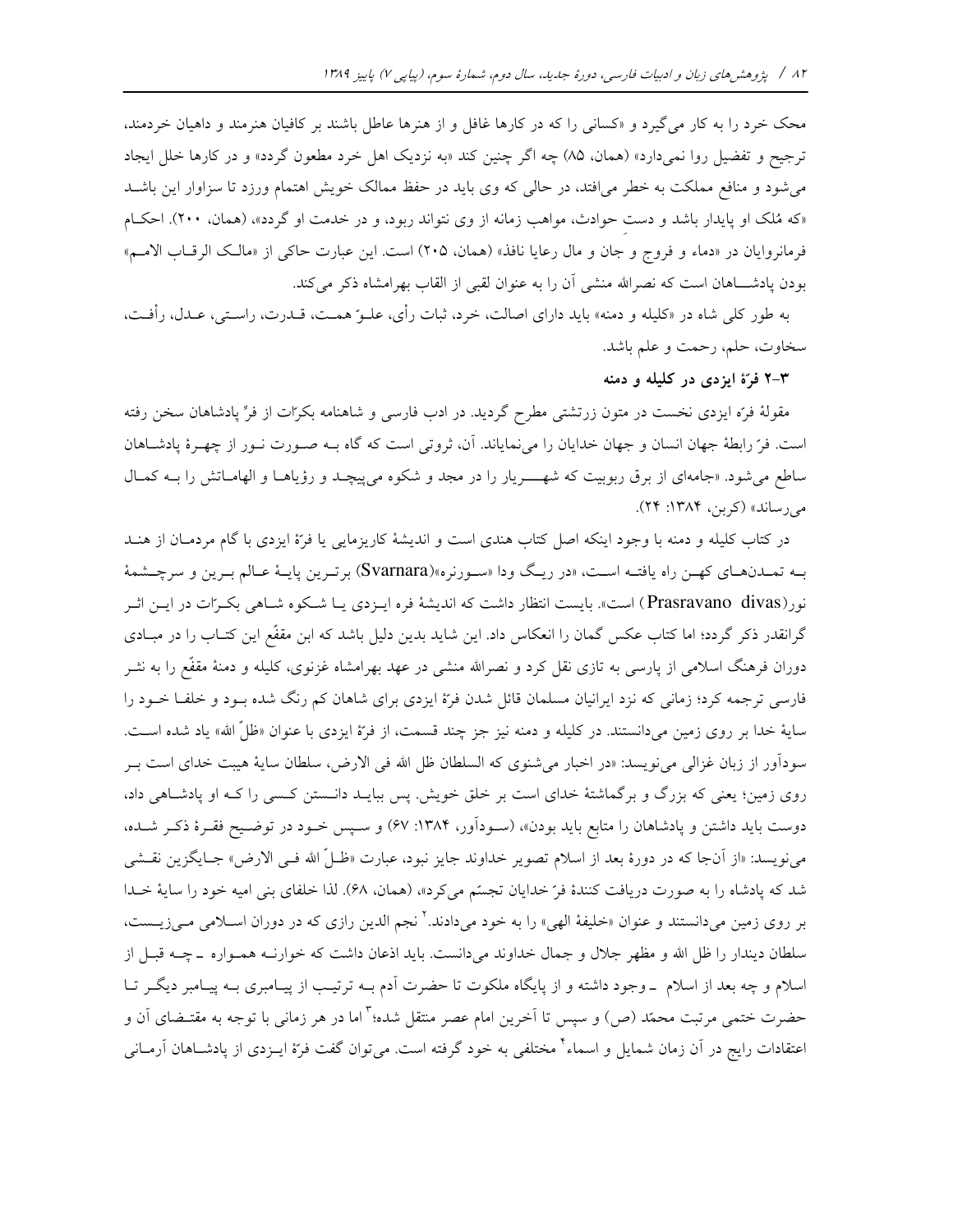باستانی ایران زمین به سلاطین دورهٔ اسلامی منتقل شده است. در واقع جـوهر و ماهیـت فـره در ادوار مختلـف یکـسان است و تغییر تنها در ظاهر آن صورت گرفته، چون جوهر ادیان که یکسان است و تفاوت در شیوهٔ ابلاغ آن است.

مفهوم «فــــــرّه ايزدي» در كليله و دمنه از سه جنبه، قابل تعمق و بررسي است: الف) فرّهٔ ايــزدي بــه صــورت تــابش نور، ب) فره ایزدی به صورت سجایای اخلاقی، ج) فره ایزدی به صورت ظل الله.

الف) فرّه ایزدی به صورت تابش نور: در صفحهٔ ۹ کتاب کلیله و دمنه این بیت آمده است:

ای به یک حمله گرفته مُلک عالم در کنــار آفتـــــاب خــــســروانـــی سایـــــهٔ پروردگـــار

در این بیت اندیشهٔ ایرانشهری با اندیشهٔ اسلامی آمیخته شده است. بر اساس ترتیب زمانی نیز ابتدا اندیشهٔ فرّهٔ ایزدی در قالب «آفتاب خسرواني» كه حكايت از نور ايزدي دارد، ذكر شده و سپس انديشهٔ ظلّ اللهي در قالب «سايهٔ پروردگار» مطرح شده است. در باب «پادشاه و فنزه» آمده است: مَلکی که او را «ابن مدین» خواندندی، صاحب پسری شد که«انوار رشد و نجابت در ناصیهٔ او تابان بود و شعاع اقبال و سعادت بـر صـفحات حـال وی درفـشان»، (کلیلــه و دمنــه، ۱۳۷۸: ۲۸۳). این فقره بوضوح نشان از اندیشهٔ ایرانشهری دارد.

ب) فرّهٔ ایزدی به صورت سجایای اخلاقی: فرّهٔ ایزدی گاه به صورت صفات حَسَنه ظاهر میشود. در بـاب «شـاهزاده و یاران او» آمده است: «آثار طهارت عرق و شرف منصب در حرکات و سکنات وی ظاهر بود و علامات اقبال و امارات دولت در افعال و اخلاق وی واضح و استحقاق وی منزلت مملکت و رتبت سـلطنت را معلــوم» (همــان، ۴۰۹) مــراد از «علامات اقبال و امارات دولت» فرّة ایزدی است که به صورت اخلاق و سجایای نیک در شاهزاده آشکار شده است°. به عبارتی دیگر، عنصر فرّ بالقوه در وجود او جای دارد تا در زمان مناسب به فعلیت برسد و همین موجب شده تا سـعادت سلطنت نصیب وی گردد. اگر پادشاهی دارای رذایل اخلاقی باشد، فاقد فرّ میگردد و جواز فرمانروایی بـر جهانیـان بـه وي داده نمي شود. در نهايت وي محكوم به زوال خواهد بود.

در باب «بوف و زاغ»، زاغ، بوف را چون دارای رذایل اخلاقی؛ از جمله: «مخبر ناستوده، عقل اندک، سفه بسیار، خشم غالب و رحمت قاصر» است، برای پادشاهی شایسته نمی بیند.

ج) فرّه به صورت ظلّالله: در باب «بوف و زاغ» أن جا كه زاغ، جماعت مرغــان را بــه دليــل اميــر گردانيــدن بــوم بــر خویشتن مذمت می کند، آشکارا پادشاهان را «سایهٔ آفریدگار» معرفی می کند: «و بوم را مکـر و غـدر و خـدیعت بـا ایــن خصال نامحمود که یاد کردم جمع است و هیچ عیب ملوک را چون غدر و برتقولی نیست که ایــشان ســایهٔ اَفریدگارنــد، عزّ اسمه در زمین و عالم بی آفتاب عدل ایشان نور ندهد و احکام ایشان در دماء و فروج و جان و مال رعایا نافذ باشد» (همان، ۲۰۵).

#### ۳-۳ عدالت در کلیله و دمنه

در كتاب «كليله و دمنه» مبحث عدالت از دو جنبه قابل بررسي است: الف) جنبهٔ نظري، ب) جنبهٔ عملي. جنبهٔ نظـري شامل تعاریف و عقایدی است که در این کتاب دربارهٔ واژهٔ عدالت است و در قالب دو مفهوم با آن برخـورد مـی گـردد: ١) عدالت به مثابهٔ اساس حکومت، ٢) عدالت به مثابهٔ حفظ سلسله مراتب. جنبهٔ عملی نیز بیانگر نحوهٔ اجـرای عــدالت در این کتاب است ؒ.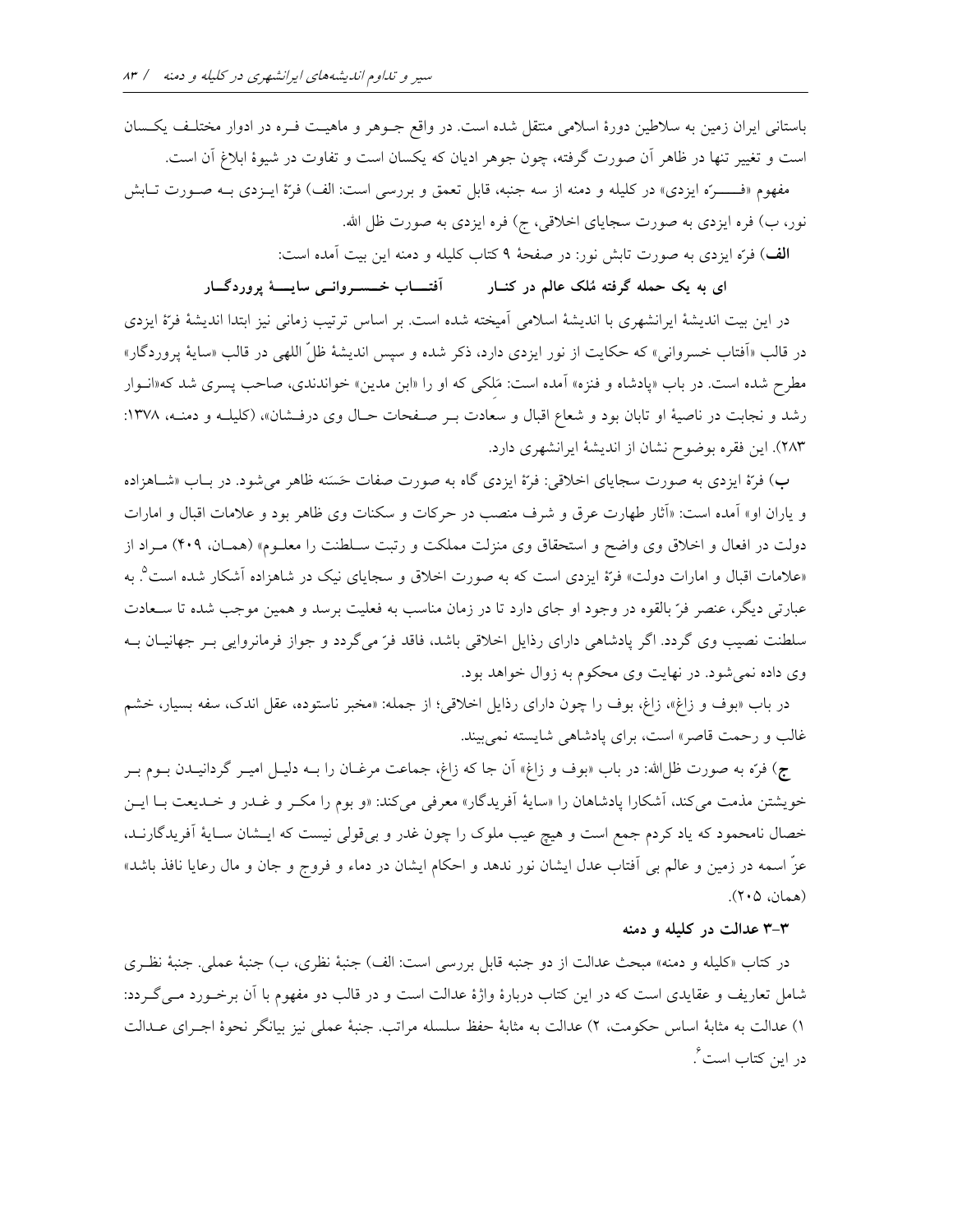#### ۳–۲–۱ جنبهٔ نظری

#### الف) عدالت به مثابهٔ اساس حکومت

در کلیله و دمنه، پادشاه همه جا با صفت «عدل» شناخته میشود و رعیت زیر سایهٔ عدل او میآرمند؛ چرا که «آرامش عمومی در سایهٔ نظام اجتماعی مرهون عدالت است و بدون آن امکانپذیر نخواهد بود. در هر زمان و مکان بی عـدالتی و ظلم منفور خاص و عام بوده و مورد مؤاخذه قرار میگرفته است» (احتشام، ۲۵۳۵: ۸۲). در باب «بازجست کـار دمنــه»، دمنه خطاب به شیر میگوید: «و هر چند ملک را بندهام، آخر مرا از عدل عالم آرای او نصیبی باید که محـروم گردانیــدن من از آن جایز نباشد و در حیات و پس از وفات امید مـن از آن منقطـع نگــردد» (کلیلــه و دمنــه، ۱۳۷۸: ۱۳۶–۱۳۵). ایــن نوشتار، بيان كنندهٔ وسعت عدل يادشاه است؛ يعني عدل يادشاه بايد چنان جامع باشد كه احدى احساس بيءدالتي ننمايـد و در حیات و ممات یاریگر رعیت گردد؛ زیرا قوام مملکت به معدلت است. پس از جمله خصوصیاتی کـه شـاهان واقعـی را می سازد، «عدل ورزیدن» است و نخستین وسایل و علائم ادبار سلطنت این است که عدل از میان برخیزد و «عالم بی اَفتـاب عدل شاهان نور ندهد». نکتهٔ ظریفی که در این عبارت نهفته است، تشبیه شاهان بـه خورشـید اسـت و همـانگونــه کــه در مطالب قبل اشاره شد، شاهان نمایندگان ایزدان خورشید در روی زمین هستند و «خدایان خورشید و آفتاب در مشرق زمـین همیشه دارای اهمیت بسیار بوده و با سجیهٔ عدالت و دادگستری ارتباط نزدیک داشتهاند» (ادی، ۱۳۸۱: ۲۲۶). پس آفتـاب و عدل رابطهٔ تنگاتنگی با یکدیگر دارند و بی وجود پادشاه عادل، عالم غرق در تاریکی میشود.

### ب) عدالت به مثابة حفظ سلسله مراتب

در کلیله و دمنه عدالت به همان معنای ایرانشهری موج میزند. در اندیشهٔ ایرانشهری عدالت عبارت بود از اینکه «هـر یک از افراد مقامی ثابت داشت و کسی نمیتوانست به حرفهای مشغول شود، مگر آنچه از جانب خدا بـرای آن آفریــده شده بود» (کریستن سن، ۱۳۸۴: ۲۳۰). حتی برای هر طبقه، لباس خاصی در نظر گرفته شده بود که میبایـد همـان را بـر تن می کردند. چه اگر این نظم و نظام رعایت نگردد و هر کس به کار خویش اشتغال نورزد، تـداخل و تـزاحم در کارهـا روی میدهد و اساس اجتماع پریشان میگردد.

در باب «شیر و گاو»، آن جا که کلیله و دمنه دربارهٔ عدم تحرّک شیر با هم گفتگو میکنند، کلیله میگوید ایـن سـخن شایستهٔ ما نیست و با طبقهٔ اجتماعی ما در تضاد است؛ زیرا «از آن طبقه نیستیم که به مفاوضت ملوک مشرف توانند شـد تا سخن ایشان به نزدیک پادشاهان محل استماع تواند یافت» (کلیله و دمنه، ۱۳۷۸: ۶۲). در جای دیگر همین باب کلیله، باز سخن فوق را مطرح کرده و خود را سزاوار تقرّب به شاه نمیداند؛ اما دمنه معتقد است که افـراد بــه واسـطهٔ همــت، خرد و دانش خویش میتوانند از درجات عالی و یا دانی بهرهمند گردند؛ چنانکه شخص عاقل از رتبت خامل به درجت عال<sub>ی</sub> می رسد و مرد ضعیف رای و سخیف عقل از درجت عالمی به رتبت خامل می گراید. در باب «یادشاه و برهمنان» آمده است که لکلّ عَمَل رجالٌ ٌ هر که از سمَت موروث و هنر مکتسب اعراض نماید و خود را در کاری افکند که لایق حــال او نباشد و موافق اصل او، لاشک در مقام تردد و تحیر افتد و تلهّف و تحسّر بیند و سودش ندارد و بازگشتن بـه کـار او تیسیر نپذیرد» (همان، ۳۴۰). چون دمنه که از طبقهای پست به طبقهٔ عالی که موافق گوهر و ذات او نبود، صـعود کـرد و در نهایت نظم جامعه دستخوش تزلزل شد؛ وزیر لایق و کاردان سر این کار از دست بشد، دمنه نیز با خفّت و خــواری ننگ خیانت را به جان خرید و سرانجام در گوشهٔ زندان بی آب و غذا تلف شد. در کلیله و دمنه نادان تـرین مـردم کـسی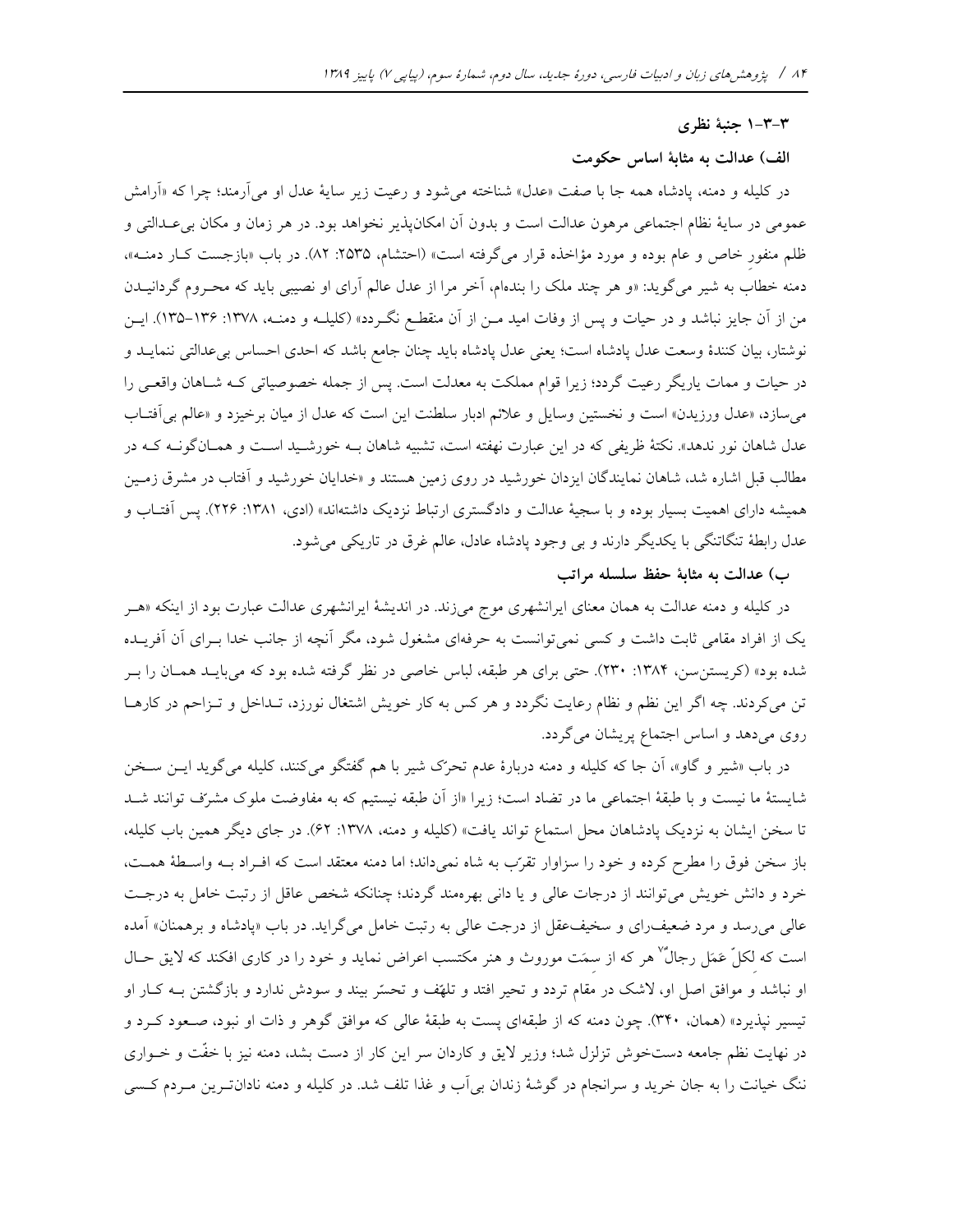دانسته شده که «خویشتن را در کاری اندازد که ملایم پیشه و موافق نَسب او نباشد». باب «زاهد و مهمـان او» سراســر در مذمّت فردی است که خویشکاری و خوداًیینی خویش را رها کرده و درصدد پرداختن بـه خویـشکاری دیگـران اسـت؛ زیرا «به استمرار این رسم جهانیان متحیر گردند و ارباب حرفت در معرض اصحاب صناعت آینـد و اصـحاب صـناعت کار ارباب حرفت نتواند کرد و لابُدّ مضرت آن شایع و مستفیض گردد و اسـباب معیــشت خــواص و عــوام مردمــان بــر اطلاق خلل پذیرد و نسبت این معانی به اهمال سایس روزگار افتد و اثر آن به مدّت ظاهر گردد» (همان،۳۴۶).

## ۴–۴ توأمان بودن دین و ملک در کلیله و دمنه

کار مُلک به تدبیر و تأمل نیاز دارد. به مشروعیــــــت محض، امور رتــق و فتــق نمــی،پــذیرد. بــه مــدیریت، کفایــت، عقلانیت و کاردانی نیز نیاز است. بنابراین دیانت و سیاست باید دوشادوش هم باشند و از هم جدایی نپذیرند. در ایـران باستان، شهریار ایران زمین در حالی که چون مرکز پرگار و سر رشتهدار امور بود، از بُن جان به اورمـزد ایمـان داشــت و دین بھی را بزرگ و گرامی میداشت. نشانهٔ دین بھی آتش بود که همواره باید روشن مـیبـود و خـاموش شـدن اَن بــه معنای خاموشی اخگر دیانت بود. اگر پادشاه مبتنی بر اصول و سنن دینی و تعالیم روحانی اعظم رفتار نمیکرد، توسط موبدان از مقام شاهی عزل می شد. «عنوان موبدان موبد و دبیران دبیر به تقلید از عنوان شاهنشاه نشان میدهد که اجتمـاع را با فرمانهای شاهی و دینی اداره میکردند» (فرای، ۱۳۶۸: ۳۶۷). در کلیله و دمنه، اندیشهٔ توأمان بودن دین و مُلک که یکی از اساسیتروین مفردات اندیشهٔ سیاسی ایرانشهری است، ذکر شده است. نصرالله منشی معتقـد اسـت اجـرای امـور کشوری و دینی، در گرو ارتباط میان این دو نهاد است. اگر یادشاه پایبنـد حفـظ شـریعت در عرصـهٔ حکومـت نباشـد، فضای حکومت بر او تنگ گشته و در نتیجه اگر چه از قدرت و شجاعت بهرهمند باشــد؛ ولــی دینــدار نباشــد از تخــت سلطنت به زیر کشیده میشود. در مقابل اگر دیندار باشد و اصول و تعالیم دینی را در کشور اجـرا کنـد، امـا از نیـروی شجاعت و قدرت برنصیب باشد، دشمنان بر وی غلبه می یابند و اقتدار وی از بین می رود. ولی اگر شـاهی بـه کمـالات رزمیاری و فضایل دینیاری که بایستهٔ مقام شاهی است مزیّن گردد، سالیان سال بر جسم و روح اَدمیان حکومت می کنـد. بنابراین وی مینویسد: «تنفیذ شرایع دین و اظهار شعایر حق بی سیاست ملوک دینـدار بـر روی روزگــار مخلّـد نمانـد»، (کلیله و دمنه، ۱۳۷۸: ۴). بدین ترتیب مذهب و سلطنت به طور لاینفک به هم بـستگی دارنـد و از یکـدیگر حمایـت و معاضدت میکنند و این بی آن و آن بی این معنا ندارد. از آنجا که اصل کتاب کلیله و دمنه هندی است، ما را بـدین نظـر رهنمون می سازد که این نظریه در هند نیز رواج داشته است. «در ادبیات هندوئی نیز کمال شاهی در آن است که قــدرت حکومت با دین و حکمت همراه باشد. در آییننامهٔ مانو آمده است: (شهریار) باید شب و روز در چیره شدن بر حــواس خود کوشا باشد. کسی که بر حواس خود حاکم است، بر مردمان حکومت تواند داشت. عصای سـلطنت را کـسی توانـد داشت که پاک، درست پیمان، پیرو احکام دین، یارمند و فرزانه باشد. عصای شاهی شعلهایست بزرگ، که خامخردان را گرفتن آن آسان نیست. شهریاری که از راه دین برگشته باشد خود و خویشانش بدان کشته مـیشـوند... در جـای دیگـر چنین گفته شده: سپهداری و شاهی و عصای فرمانروایی و خداوندی سالاران جهان تنها کسی را سزاست که دانندهٔ علـم دين باشد» (مجتبايي، ١٣٥٢: ١٠١-١٠١).

نکتهای که در اینجا وجود دارد، این است که بنا بر اندیشهٔ ایرانشهری سخن «المُلک و الدّین توأمـان» منــســوب بــه اردشیر بابکان است<sup>^</sup>. حال آنکه نصرالله منشی این سخن را، «اشــارت حضرت نبوـّت» دانسته است. این شــاید بــه علــت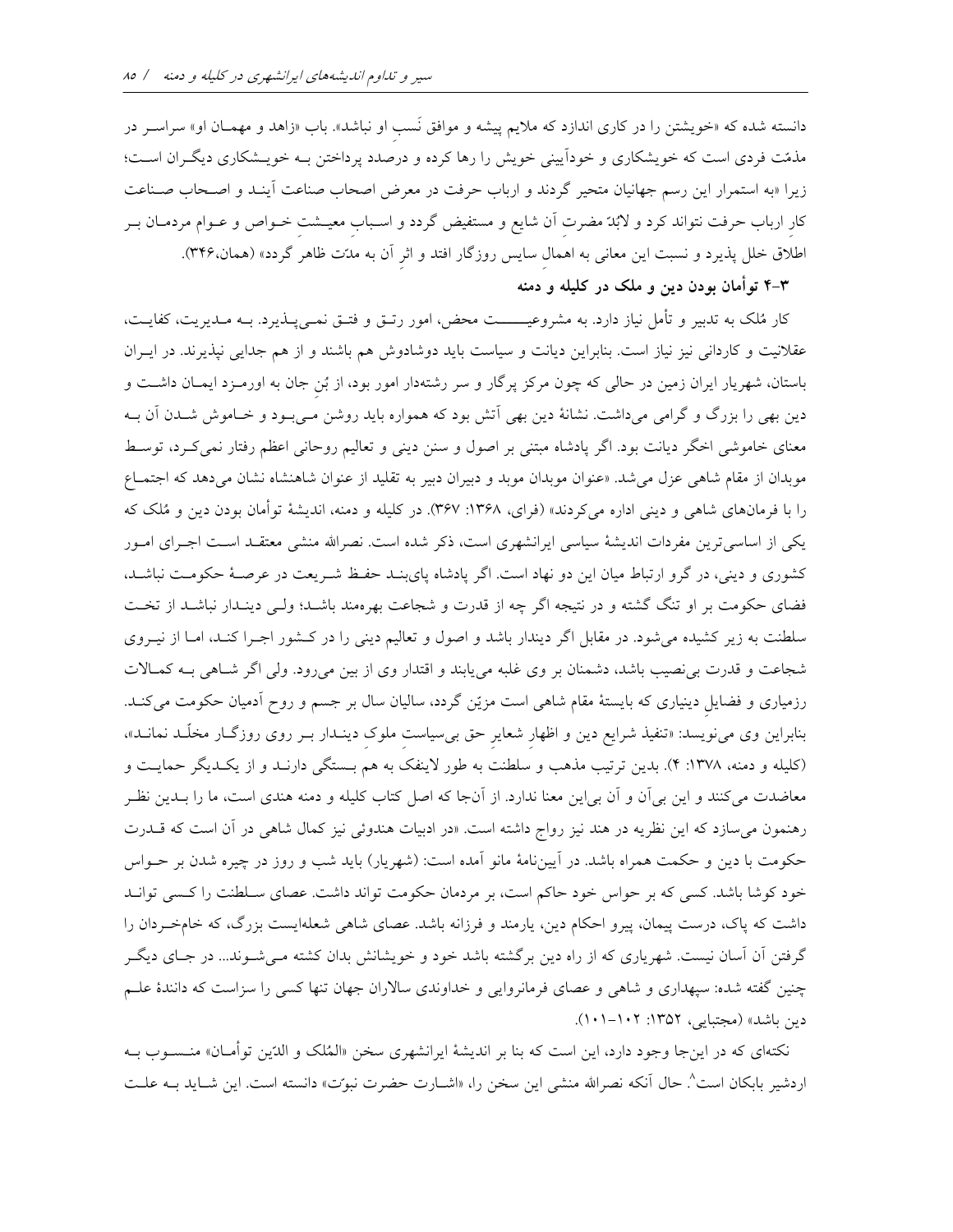ورود اسلام به خطهٔ ایران است. چون اســــلام نخستین گامهای خود را بر میدارد تا حرکت و تکاپــوی عظـیم خــود را در سالهای اَتی انجام دهد و همگـــان را به زیر لوای خویش فراخواند؛ پس همــه چیــز بایــد رنـگ و بــوی اســلامی و وجهـهٔ اسلامی به خود بگیرد و لذا سخنانی که روزگاری از آن شاهانی بود، باید به نام یگانه یادشاه جهانیان مُهر خورند تا حقانیت این دین اثبات گردد. چه اگر این سخن همچنان ایرانشهری باقی میماند، ممکن بود که خلفا و اذهـان عمـوم آن را نپذیرند و در نتیجه جدای<sub>م</sub> میان دین و سیاست حاصل گردد که این از بنیاد به زیان اسلام بود.<sup>۹</sup> نصرالله منــشی بــر این باور است که «دین بی مُلک ضـایع است و مُلک بی دین باطل»، (کلیله و دمنـه، ۱۳۷۸: ۵). لـذا «برازنـدگی و بهبـود آفریدگان در آنست که با یکی شدن شاهی و بهدینی، شاهی راستین پدید آید، و شاهی راستین(Rāst Xvatāyīh) بــا دين بھي يکي شود» (مجتبايي، ١٣٥٢: ٩٨).

۳–۵ راستی در کلیله و دمنه

راستی از مفردات اساسی اندیشهٔ سیاسی ایرانشهری است. ایرانیان براستی، عشق مفرطی می ورزیدند و درصدد بودنـد که پیام راستی را در کالبد «اشـــا» در سراسر جهان بپراکنند. آنان بر بنیاد راستی میزیستند. در نـزد ایرانیـان، حتـی بـه گواه دشمنان، راستی از هر چیز باارزش تر بوده است. آنان در راستگویی و درستکرداری، یکّهتاز پهنــهٔ گیتــی بــودهانــد. «راستی، در آرمان زرتشتی ستودهترین، بهترین، استوارترین و پایدارترین فروزه و صفت آدمـی اسـت» (رضـایی، ۱۳۸۵: ۲۳۹). در دین زرتشتی، زرتشت خود آموزگار اندیشهٔ راستی است. وی راستی و آرامش را برای تمـامی جهـــــانیان بــه ارمغان أورد. راستي بهـــترين خوشبختي و يگانــه راه ســعادت اســت، «الــصدقُ نجــاحٌ الكــذبُ فــضاح». `` أن، اصــل و سرچشمـهٔ همهٔ نیکی۵ا به شمار میرود. «افلاطون «راستـــــــی»(Alethela) را اصل و سرآغاز همـهٔ چیزهـای خــوب می شمر د» (مجتبایی، ۱۳۵۲: ۳۱).

پادشاه باید به زیور راستی آراسته باشد. وی باید در مقابل راستی زانو زند، سر فـرو خمانـد، سـیس ایـستاده و از آن پیروی کند. «مزدا اهوره با خداوندی و سروری خویش و پیوستگی پایدار با اشه و رسایی و جاودانگی، شهریاری مینوی و یاوری و منش نیک را به کسی خواهد بخشید که در اندیشه و کردار، دوست اوست»، (طباطبایی، ۱۳۸۵: ۱۴۷). حتـی راستی در نام شاهان تجلّی می یابد، چنانکه «اردشیر(Rta-xšaca) را «کسمی کـه بـا راسـتی فرمـان مـیرانـد» ترجمـه کردهاند»، (ویسهوفر، ۱۳۸۰: ۴۸). بر اساس رأی فارابی، رئـیس اول کــه در حکــم پادشــاه اســت، دارای خــصوصیاتی از جمله: «دوستدار راستی و دادگری و دشمن دروغ و ستمگری است» (قادری، ۱۳۷۸: ۱۴۵).

کلیله و دمنه نیز پادشاه را به حرکت در شاهراه راستی فرا میخواند، «بر ملوک لازم است برای نظام ممالک و رعایت مصالح بر مقتضاى اين سخن رفتن كه الرجوعُ الى الحقِّ اولى من التمادى فــى الباطــل»،'' (كليلــه و دمنــه، ١٣٧۶: ٣٣۴). یکی از ویژگیهایی که انوشیروان بدان واسطه در کلیله و دمنه ستایش میشود، «صدق لهجت» است؛ چـرا کــه «هـیچ عیب ملوک را چون غدر و بر قولی نیست» (همان، ۲۰۵). وی موظّف است با ارادهٔ قاهرانهٔ خــویش دروژ (دروغ) را کــه بزرگترین گناه به شمار میرود، ریشهکن کرده و نقاب از چهرهٔ آن برگیرد. پس «گـوهر راسـتی در تعــارض بــا دروغ و دروغ پرستان قرار دارد» (طباطبایی، ۱۳۸۵: ۱۴۶). باید گفت که آیین مهرگان، نماد پیروزی راستی و عـدالت بـر دروغ و ستمگری است. «اَتش تجسم نیروی اشا و مظهر او در این جهانست. اَفرینش، اشـا را از گزنـد نیروهـای اهریمنـی نگـه میدارد. درستکاران را به «راستترین راه راستی» رهبری میکند» (مجتبایی، ۱۳۵۲: ۷۳). اردیبهشت نیز «نماد راستی و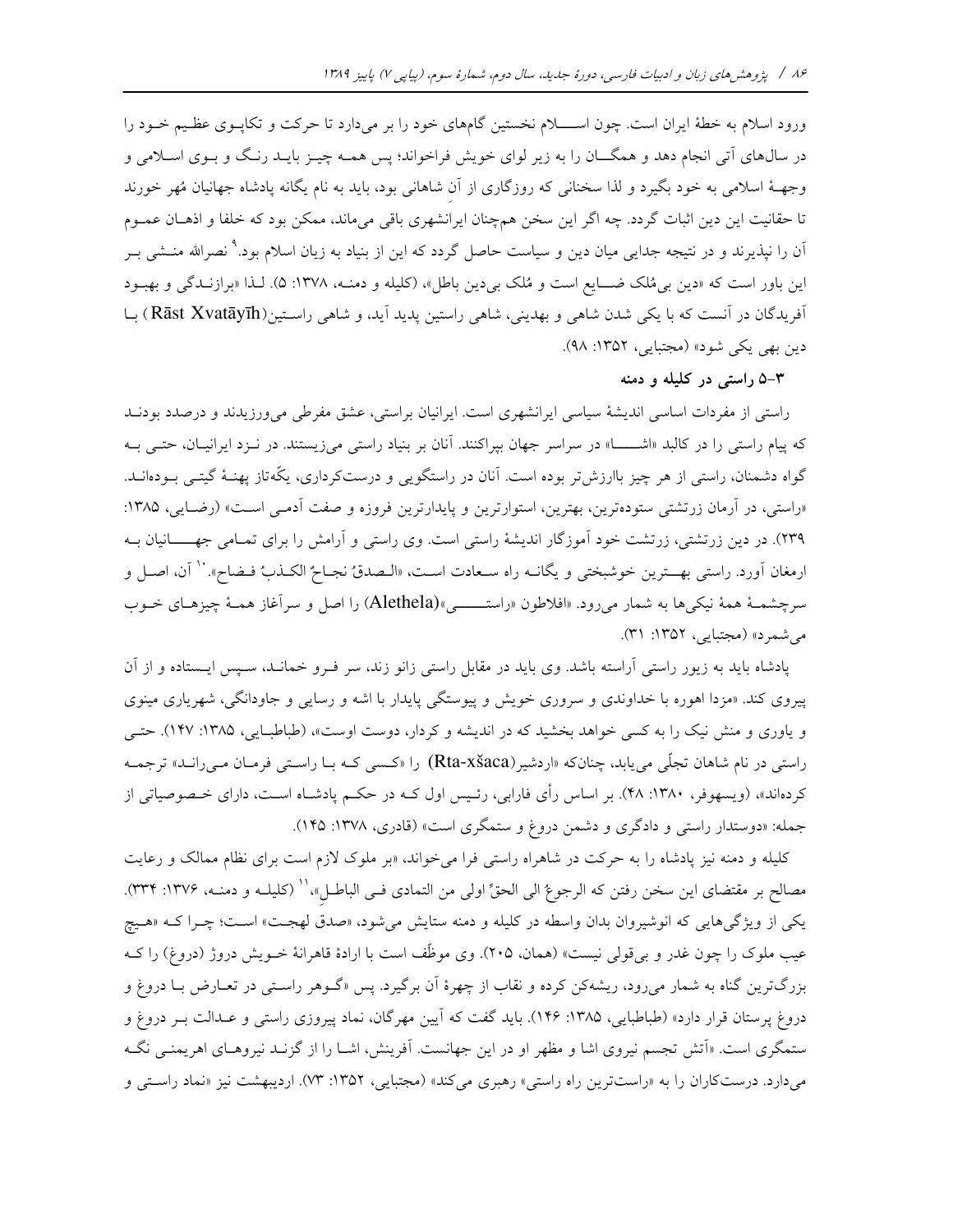نیکوکاری و اراده و خواست و اندیشهٔ آفریدگار است که در سراسر هستی، روان و پویاست و آدمی با پیمودن راه دانش و آموزش و کاربندی اندیشه می تواند به آن دست یابد» (دوستخواه، ۱۳۷۵: ۳۹).

از سوی دیگر «راستی، سامان منش روان و اندیشه و گفتار و کردار است و کسی روان سالم و بهنجار خواهـد داشـت که راست باشد. یعنی اندیشه و گفتار و کردارش با هنجار هستی هماهنگ باشد» (رضـایی، ۱۳۸۵: ۲۴۰-۲۳۹). بنـابراین انسانی که گرفتار نابسامانی روانی و کژاندیشی است، در مسیر نادرست گام بر میدارد، اما انسان سالم در شاهراه راستی قدم بر میدارد. پس راستی «اَئینی است بی¿وال و پایدار که دوام و بقای جهان، نظم و صـلاح شـهر و کـشور، شــادی و فرخندگی آدمی در هر دو جهان بسته بدان است» (مجتبایی، ۱۳۵۲: ۳۲). «بهترین منش پیـروان اشـه را و بـدترین زنـدگی، هواداران دروج را خواهد بود» (دوستخواه، ۱۳۷۵: ۱۵۱). در باب «شیر و شغال»، شیر برای اینکه نظم موجود را حفظ کنـد و از آن جا که آثار صدق و صواب را بر چهرهٔ شغال دید، «طایفهای را کــه اَن فتنــه انگیختــه بودنــد از هــم جــدا کــرد و در استكشاف غوامض و استنباط بواطن آن كارها غلوً و مبالغت واجب داشت و امانى مؤكـد داد اگـر راسـتى حـال نپوشــانند» (کلیله و دمنه، ۱۳۷۸: ۳۲۴). چه اگر چنین نمی کرد، دروغ غالب گشته و نظام جامعه دستخوش تلاشی می گشت.

در کلیله و دمنه، نه تنها یادشاه، بلکه اطرافیان وی نیز باید از راستی بهرهمنـد باشـند و همیـشه در رهنمودهـای خـود سخن حق را، اگر چه تلخ باشد، به پادشاه گویند. چنانچه دمنه معتقد است، همیشه آنچه حق بـود، مـیگفـت و شــرایط نصیحت را به جای میآورد. پادشاه نیز هر گاه خائنان، راستی حال را بیان میکردند و نقاب ظنِّ کـاذب از چهـرهٔ یقـین صادق برداشته میشد، عفو و بخشش خویش را نثار آنان میکرد.

در باب «موش و گربه»، داستان با راستی و درستی پیش می رود. موش زمانی که تنها راه رهایی از چنگال دام بلا را مصالحت با دشمن ديرين خود؛ يعني گربه ميداند، به سراغ گربه رفته و ابتدا خود را با صفت راستگو معرفـي مـي٤نـد: «هرگز هیچ شنودهای از من جز راست؟» (همان، ۲۶۹) سپس با صـداقت، دلیـل گـرایش بـه وی را بیـان مـیدارد. «مـن همیشه به غم تو شاد بودمی و ناکامی تو را عین شادکامی خود شمردمی و نهمت بر آنچه به مضرّت تو پیونــدد مقــصور داشتمی؛ لکن امروز شریک توأم در بلا و خلاص خویش در آن میپندارم که بر خلاص تو مــشتمل اســت، بــدان ســبب مهربان گشتهام» (همان، ۲۶۹) و در ادامه، خرد \_زیرا خردمند و حلالزاده را چاره نباشد، از گزارد حق و تقریر صـدق و آزمایش را محک سنجش راستی بیان میکند. «بر خرد و حصافت تو پوشیده نیست که من راست مےگویم و در ایس، خیانت و بدسگالی نمیدارم» (همان، ۲۶۹) و «صدق من بـه آزمـایش معلـوم خواهـد گـشت» (همـان، ۲۷۰). در ادامـهٔ حکایت، گربه چون جمال راستی بر صفحات موش میبیند، میگوید: «سخن تو به حق میمانـد و مـن ایـن مـصالحت می پذیرم» (همان، ۲۷۱). بدین ترتیب ملاحظه میشود که چه بسا راستی، دیدگاههای آدمی را نسبت بـه یکـدیگر تغییـر میدهد، و دشمن، متأثر از راستی، خواهان دوستی میشود. پس میتوان گفت آزادی، دادگستری، پیـشرفت، آسـایش، شادی، مهر، بزرگی، دانش و ساماندهی کشور تنها در پرتو راستی امکانپذیر میشود. از پیامـدهای راسـتی مـیتـوان بـه پاکی کردار، نجات و سلامتی، شأن مقام \_چنانچه موش در حکایت فوق، علت احتــراز خــود از دروغ را بزرگــی نفــس بيان مي كند. «لَو لم أترِك الكذب تَأَثُّماً لَتَرِكتهَ تَكرِّماً و تَذُمماً»،'' (همان، ٢۶۹) ــ خير دنيا و آخرت اشــاره كــرد. بــه طــور کلی، کلیله و دمنه بر آن است که به خواننده یادآور شود کـه نــه تنهـا در جهـان سیاســت بلکــه در زنــدگی شخــصی و اجتماعی، آدمی باید «راستی» را سرلوحهٔ زندگی قرار دهد تا در نتیجه به هر آنچه آرزومند است، برسد.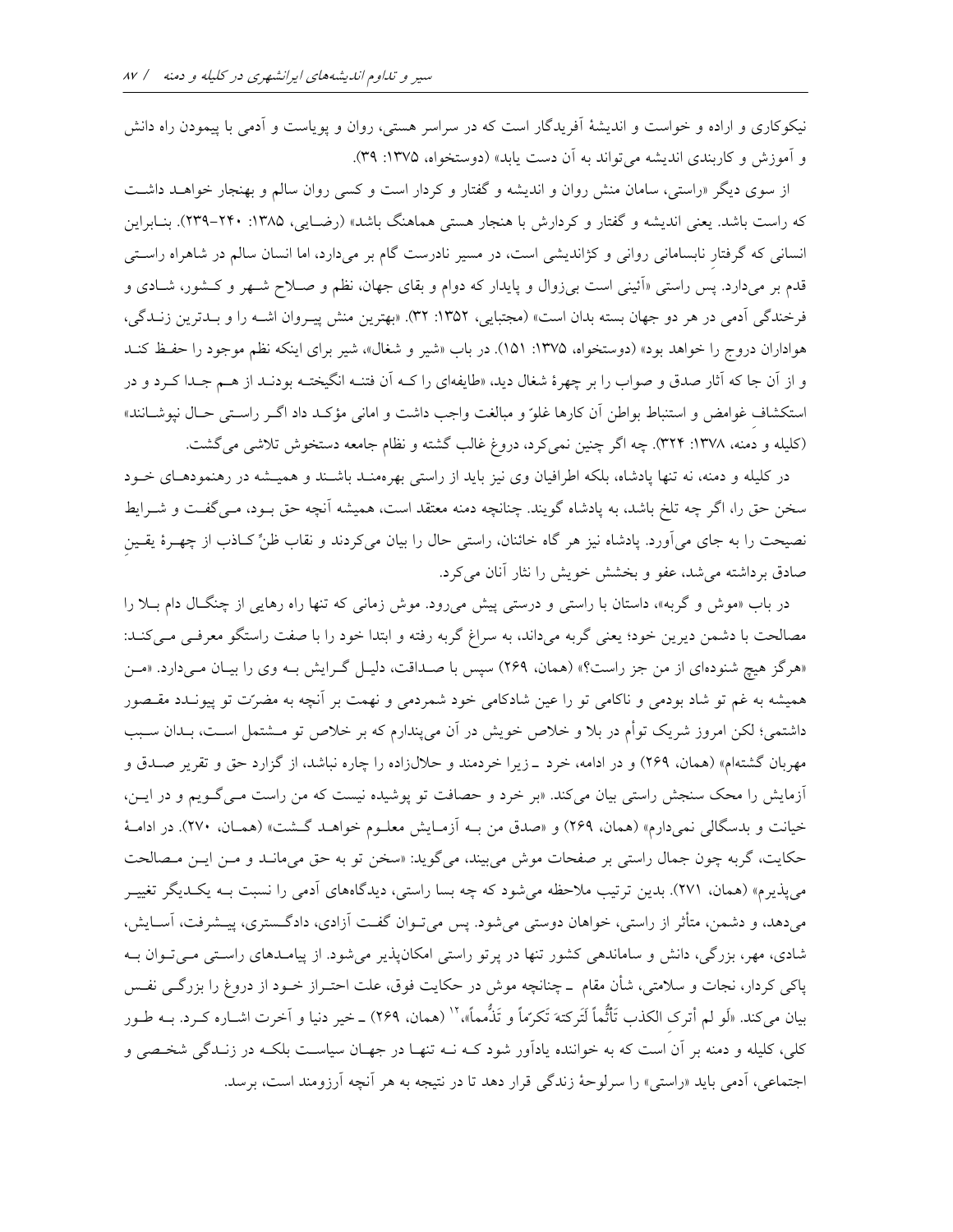#### ۴-۶ خرد و دانش در کلیله و دمنه

خرد و دانــــش جایگاه والا و تعیین کنندهای در زندگی بر عهده دارد. میدان مُلکـداری و حکومـت، درسـت هماننــد صفحهٔ شطرنج، عرصهٔ آزمون و کنشهایی است که به یاری خرد و دانش میٍتوان علیه مهرههای مخالف قــدرت نمــایی کرد و پادشاه در این جولانگاه نبرد و شکست و پیروزی پرچم دار خرد و دانش است.

انوشیروان کسری بن قباد ـ پادشاه عادل بختیار و شهریار عالم کامگار ـ نیز از شعاع عقــل و نــور عــدل حظــی وافــر داشت. در توصیف کوروش گویند: «وی پادشاهی بود که در یکایک کردارهای روزانهٔ خـود از خـرد و بیـنش، فروتنــی، مدارا و زیرکی سیاسی برخوردار بود» (ویسهوفر، ۱۳۸۰: ۶۱). یکی از هنرهای اخلاقی که سبب گشته، اورمـزد جهـان آفرین به پاداش آن، زرتشت اسپیتامان فروهر ستوده را به پیامبری برگزیند، «دانش خرد فر آراسته» بوده است. دمنــه نیــز شیر را به فضیلت رای و مزّیت خرد از ملوک دیگر مستثنی میداند. کلیله و دمنه، پادشاهی را موفق میدانـد کـه «چـون مهمی حادث گردد، وجه تدارک آن بر کمال خرد و حصافت او پوشیده نگردد و طریق تلافی آن پـیش رائــد فکــرت او مشتبه نماند، و المرءُ يعجزُ لا المحاله [زيرا] تفصّي از چنين حوادث و دفع اَن جز به عقل و ثبات و خرد و وقار ممكـن نشود»، (كليله و دمنه، ١٣٧٨: ٣۶٣). در كليله و دمنه خرد جايگاه والايي دارد. «عقل، عمدهٔ سعادت و مفتاح نهمت است و هر که بدان فضیلت متحلّی بود و جمال حلم و ثبات بدان پیوست، سزاوار دولت و شایان عزّ و رفعت گشت» (همان، ۴۰۸). عقل از نظر کلیله و دمنه «کلید خیرات و پایبند سـعادات اسـت، و مـصالح معـاش و معـاد و دوسـتکامی دنیـا و رستگاری آخرت بدو باز بسته است» (همان، ۲۸). «دانش و کاردان<sub>ی</sub> گیتــی و فرهنـگ و آمــوزش در هــر پیــشه و همــهٔ ترتیبات امور مردم روزگار به خرد باشد. روان پارسایان به سبب نیرو و نگاهبانی خرد، بیشتر به رهایی از دوزخ می رسند و به بهشت و گرزمان (= عرش اعلی، بهشت) میآیند و مردمان در گیتـی زنـدگی خـوب و شـادی و نیکنـامی و همـهٔ نیکهها را به نیروی خرد میتوانند خواست» (اوستا، ۱۳۶۴: ۷۲). «پاداشهای نو نو به دارندهٔ خـرد (رسـد)، از راه یـافتن سود دو جهانی به فراوانی، «که» (= خرد) شفا بخشترین است برای تن و روان» (همان، ۲).

خرد در کلیله و دمنه، همانند آیین مزدایی بر دو نوع است: خرد ذاتی و اکتسابی، کـه از خـرد ذاتـی بـا عنـوان «خـرد غریزی» یاد میشود. از نظر کلیله و دمنه، این دو خرد لازم و ملزوم یکدیگرند؛ یعنی یکی بی دیگــری ارزش و اعتبــاری ندارد. در این کتاب میخوانیم: «غریزی که ایزد جل جلالـه ارزانـی دارد و مکتـسب کـه از روی تجـارب حاصـل آیـد. غریزی در مردم به منزلت آتش است در چوب و چنانکه ظهور آن بی|دوات آتش زدن ممکن نباشد، اثر این بیتجربت و ممارست هم ظاهر نشود و حكما گفتهاند كه التجاربُ لقاحُ العقول. و هر كه از فيض آسماني و عقل غريزي بهرومنـد شد و بر کسب هنر مواظبت نمود و در تجارب متقدمان تأمل عاقلانــه واجــب ديــد، آرزوهــای دنيــا بيابــد و در آخــرت نیکبخت خیزد» (کلیله و دمنه، ۱۳۷۸: ۲۸). در جای دیگر در خصوص همراهی خرد ذاتی و اکتسابی آمده است: «و هــر که از شعاع عقل غریزی بهرهمند شد و استماع سخن ناصحان را شعار ساخت اقبال او چون سایهٔ چاه پایـدار باشـد، نــه چون نور ماه در محاق و زوال و دست مریخ صلاح و نصرتش صیقل کند و قلـم عطـارد منـشور دولـتش توقیـع کنـد» (همان، ١٩٧) در اين فقره «استماع سخن ناصحان» اشاره به خرد اكتسابي دارد كه از طريق پندگيري از تجارب پيشينيان حاصل میشود و نور خرد ذاتی بدون آن همانند نور ماه در زمان محاق رو به افول میگذارد و پـردهٔ جهـل بـر روی آن کشیده می شود. پس می توان دریافت که عقل «به تجارب و صبر و حزم جمال گیرد».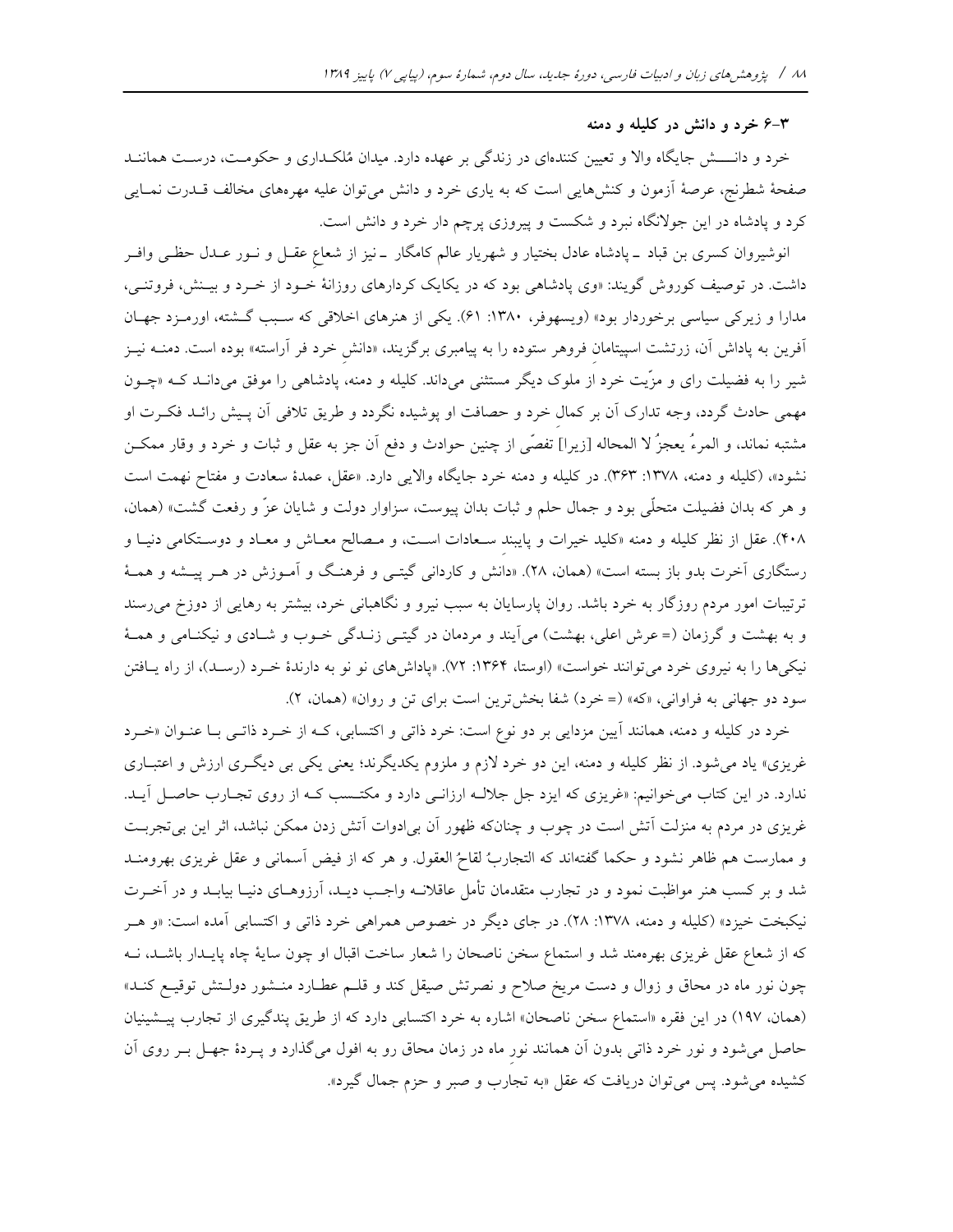در اهمیت خرد همین بس که خردمند، آنقدر محل اعتبار دارد که اگر خواهد، میتواند حقی را در لباس باطـل بیــرون آرد و باطلبي را در معرض حق فرا نمايد. چون «نقاش چابک قلم صورتها پردازد که در نظر انگيختــه نمايــد و مــسطَّح باشد و مسطح نماید و انگیخته باشد» (همان، ۶۶). خرد چنان نیرویی دارد که خردمند با مشاهدت ظاهر هیآت به بـاطن آنها پی میبرد و «عاقل را اشارتی کفایت باشد». به اعتقاد کلیله و دمنه از طریـق محـک خـرد، توانـایی و لیاقـت افـراد اًشکار می شود و «مرد هنرمند بامروٽ اگر چه خامل منزلت و بسیار خصم باشد به عقل و مروٽ خـویش پیـدا آیــد در میان قوم، چنانکه فروغ آتش اگر چه فروزنده، خواهد که پست سوزد به ارتفاع گرایـد» (همـان، ۶۸). پادشـاهان نیــز در اصطناع اطرافیان به میزان خرد آنها توجه دارند تا جایی که «بسیار کس را که با ایشان الف بیـشتر ندارنـد بـرای هنـر و اخلاص نزدیک گردانند و باز کسانی را که دوست دارند به سبب جهل و خیانت از خود دور کنند» (همـان، ۱۲۵). پـس بر كافَّهٔ خدم و حشم ملك واجب است كه يادشاه را از مقدار راى و خرد خود آگاه نماينـد. دمنـه زمـانى كـه شـير او را بخواند و گفت: کجا میباشی؟ جواب داد: «بر درگاه ملک مقیم شدهام و آن را قبلهٔ حاجت و مقصد امید ساخته و منتظر میباشم که کاری افتد و من آن را به رأی و خرد کفایت کـنم»، (همـان، ۶۸). در بــاب «شــیر و گـــــــــاو»، شــیر بعــد از تفحص و استکشاف اندازهٔ رای و خرد شنزبه «او را مکان اعتماد و محرم اسرار خویش گردانید» (همان، ۷۳).

۳-۷ آرمانشهر در کلیله و دمنه

در كليله و دمنه، انديشهٔ آرماني بيشتر به صورت «بهشت اين جهاني» نمود دارد، البته جز باب شير و گاو كـه انديـشهٔ آرمانی به صورت «شهر آرمانی» مطرح شده است و شهر آرمانی با بهـشت ایـن جهـانی تفـاوت دارد. در شـهر آرمـانی، انسان اجتماعی با تمام سازمانها و نهادهایی که برای ادارهٔ زندگی ضرورت دارند، به طـور کامـل ذکـر مـیشـود؛ شـهر آرمانی مانند «سازمان سیاهی است که افراد آن در یک فرماندهی و فرمانبری قرار دارند. این خـط از فرمانـدهٔ کـلّ آغـاز میشود و به سادهترین سرباز پایان میLبابد» (اصیل، ۱۳۷۱: ۹۶). در مقابل «بهشت این جهانی معمولاً جایی است، خوش و فرح بخش که در گوشهای دوردست یا ناپیدا از کرهٔ خاکی، قرار گرفته در بیشتر موارد مشیت پروردگار در بنیادگذاری و نگاهداری آن دخالت دارد. باشندگان آن یا به پاداش عمل صالح یا به عنوان پیروان برگزیـدهٔ یـک دیـن در آن سـاکن می شوند. در بهشت این جهانی آسایش و فراغت باشندگان کامل است. مردم بیمار نمی شوند. رنج و بیماری نمی شناسند و گاهی عمر جاویدان دارند یا زندگی آنان دراز و غرقه در نعمت و شادابی است» (همان، ١٧).

در حکایت «شیر گر گرفته و روباه و خر» روباه، مرغزاری را که قصد دارد خر را بدان جا برد، چنین وصف مـّیکنـد: «اگر فرمان بری ترا به مرغزاری برم که زمین او چون کلبهٔ گوهر فروش به الوان جواهر مـزیّن اسـت و هـوای او چـون طبل عطّار به نسیم مشک و عنبر معطّر» (کلیله و دمنه، ۱۳۷۸: ۲۵۴). این مرغزار همانند «بهشت شــــــدّاد» در و دیــوارش از سیم و زر و آراسته به انواع گوهر و سنگهای پربهاست و هوایش چون هوای «کاخ کیکاوس» عنبرین است.

در حکایت «غوک و مار» دربارهٔ موضعی که غوک در آن اقامت داشت، میخوانیم: «موضع خوش و بقعت نزه اسـت، صحن آن مرصّع به زمرد و مینا و مکلّل به بسد و کهربا

> آب وی آب زمــــــــــزم و کــوثــــــــــر خساک وی خساک عنبسر و کسافور شبـــــــه وى ناســــــــپرده پــــــاى دبــــــــور» شـــــکل وی ناپـــــــسوده دســــــت صـــــــبا (همان، ١١٩-١١٨)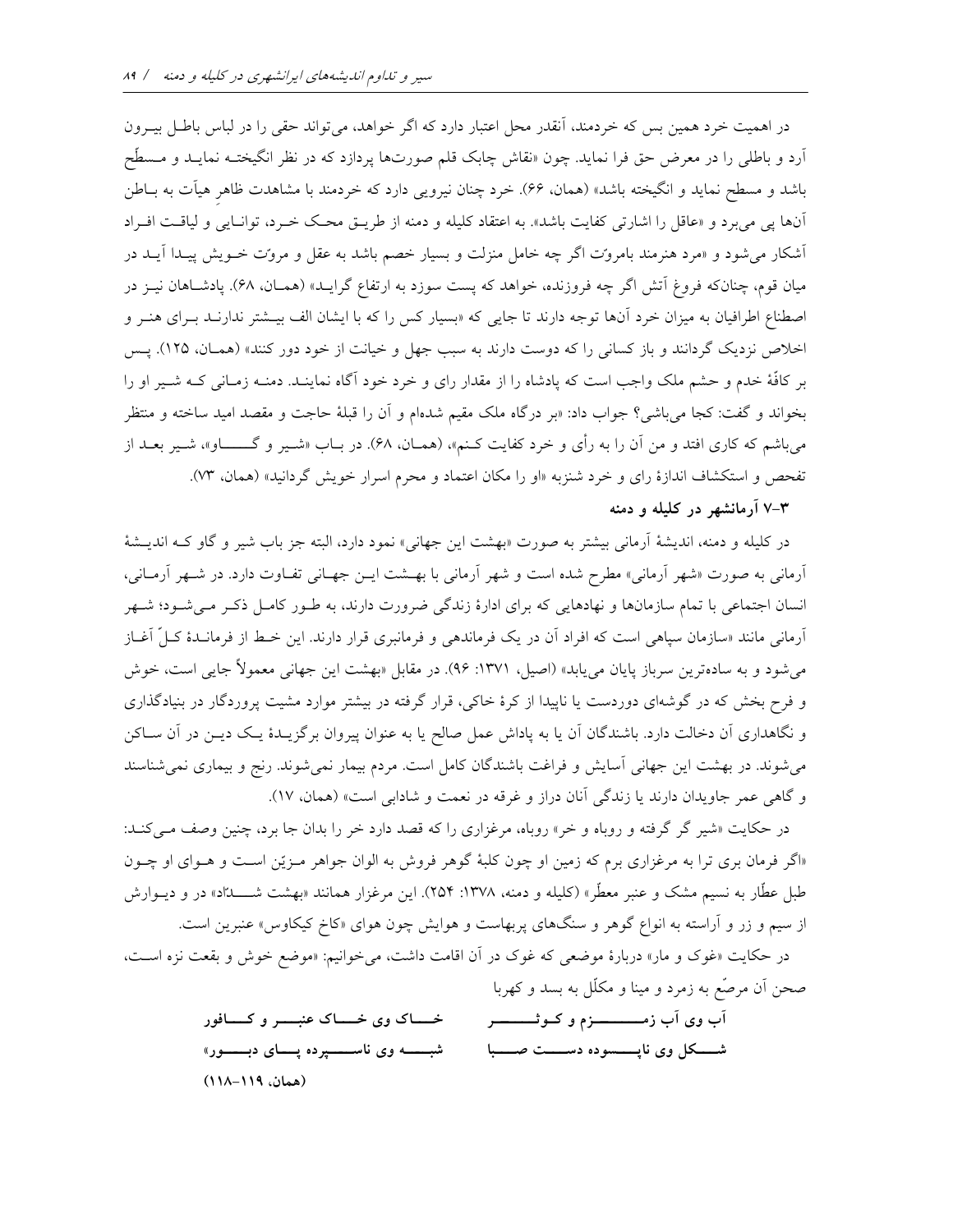توصيف فوق يادآور «جزيرهٔ خوشبختي»، يكي از جلوههاي بهشت اين جهاني است و آن جايي است كـه در آن «آب جویبارها صاف و زلال و چمنزارها غرق در گل است. بر تاکها ماهی یکبار انگور می روید... دیوارهای شهر و خانههـا از گوهر ساخته شده است و خیابانها با عاج مفروش است...» (اصیل، ۱۳۷۱: ۱۹–۱۸). اگر در ابیات مذکور تأمل کنـیم، در می یابیم شاعر برای تحقّق جامعهای ایدهآل، مفاهیم معنوی و مادی را با هم تلفیق کرده تا گرایش به خلق چنین مکان آرمانی در اذهان قوّت گیرد. وی برای اینکه همسان سازی تخیل و واقعیت را به حداکثر برساند به عناصر بهـشتی نظیـر کوثر و زمزم استناد کرده است. بیت دوم این فقره، بیان کننده اصل ثابت آرمانشهر یعنی «دست نیافتنی» بودن آن است و به علت همین ویژگی، بیشتر آرمانشهرها به صورت جزیرهای هستند و این «جزیرهای بـودنش آن را در برابـر خطرهـای بیرونی حفظ میکند» (روویون، ۱۳۸۵: ۴۶). پس براساس این عبارت، میتوان گفت که جزیرهای بودن آرمانـشهر سـبب ایجاد «امنیت» میگردد. «آوردهاند که در آبگیری (از راه دور و از تعرّض گذریان مصون) سه ماهی بود» (کلیلـه و دمنـه، ۱۳۷۸: ۹۱). که از راه دور بودن آن، موجب عدم دسترسی و سبب کوتاه کردن دست تعرّض بدان و این، بیـانگر وجـود امنیت در آن است. در بیت مذکور، مکان آنقدر دور از دسترس است که «باد صبا و دبور» با قدرت و سرعتی کـه دارنــد، یارای پسودن آن جایگاه را ندارند. عدم دسترسی باد به این ناحیه، میتوانـد بیـان کننـدهٔ ایـن باشـد کـه ایـن ناحیـه در ارتفاعات یا دامنهٔ کوه جای داشته است؛ زیرا انسان شرقی جهت رهایی از شرّ نیروهای اهریمنی از قبیل سبیل و بـاد بـه ارتفاعات پناه می جست و بر این عقیده بود که صفّهها وی را به آسمان (ملکوت) نزدیکتر میسازد و لذا ارتفـاع بــرای وي جنبهٔ تقدَّس داشت، مكانهاي مقدسي كه محل الهامات غيبي نيز هستند. امنیت در بهشتهای این جهانی کلیله و دمنه به مصداق این دو بیت عربی است:

پس ساکنان در آرمانشهر ایمن و مرفّه زندگی میکنند و چشم بد، رخسار فراغ ایشان زرد نمــیگردانــد. «بانـگ شــوم زاغی هرگز به گوش نمیخورد و بوم مرگ هرگز نوای مرگ زای خود را سـر نمـیداد. شـیر جانـداری را نمـیدریـد و گرگ برّمای را نمیآزرد. قمری به ناله نمیپرداخت و بیوهای یافت نمیشد و از بیماری، پیرسـالی یـا سـوگواری نــشانی نبود» (اصيل، ١٣٧١: ١٨). بنابراين «امنيت بزرگترين نعمت روى زمين است و حتى بالاتر از آن، هر كجـا امـن هـست، بهشت است» (طباطبايي، ١٣۶٨: ١۵۴).

در کلیله و دمنه تنها یک بار اَرمانشهر به صورت جزیره مطرح شده و اَن در باب «بوزینه و باخه» اسـت. باخــه بــرای اینکه بوزینه را مشتاق به رفتن به خانهٔ خود نماید، به او میگوید: «من ترا بر پشت بدان جزیره رسانم که در وی هم امن و راحت است و هم خصب و نعمت» (كليله و دمنه، ١٣٧٨: ١٣٧٧). در ساير أرمانشهرها، انديشهٔ أرماني با عناويني چــون مرغزار، بیشه، اَبگیر و موضع بیان شده است. البته اینها نیز سمبل عدم دسترسی میباشـند؛ زیــرا هــر کـدام دارای یـک جغرافیای بسته و محدود نسبت به محیط اطراف خویش هستند که دست تعرّض غیر را کوتاه میکند و در نتیجه امنیت در آنها برقرار است. از سوی دیگر عدم دسترسی به آرمانشهر، ویژگی «انزوا» را به دنبال دارد. «انـزوا» در بهـشتهـای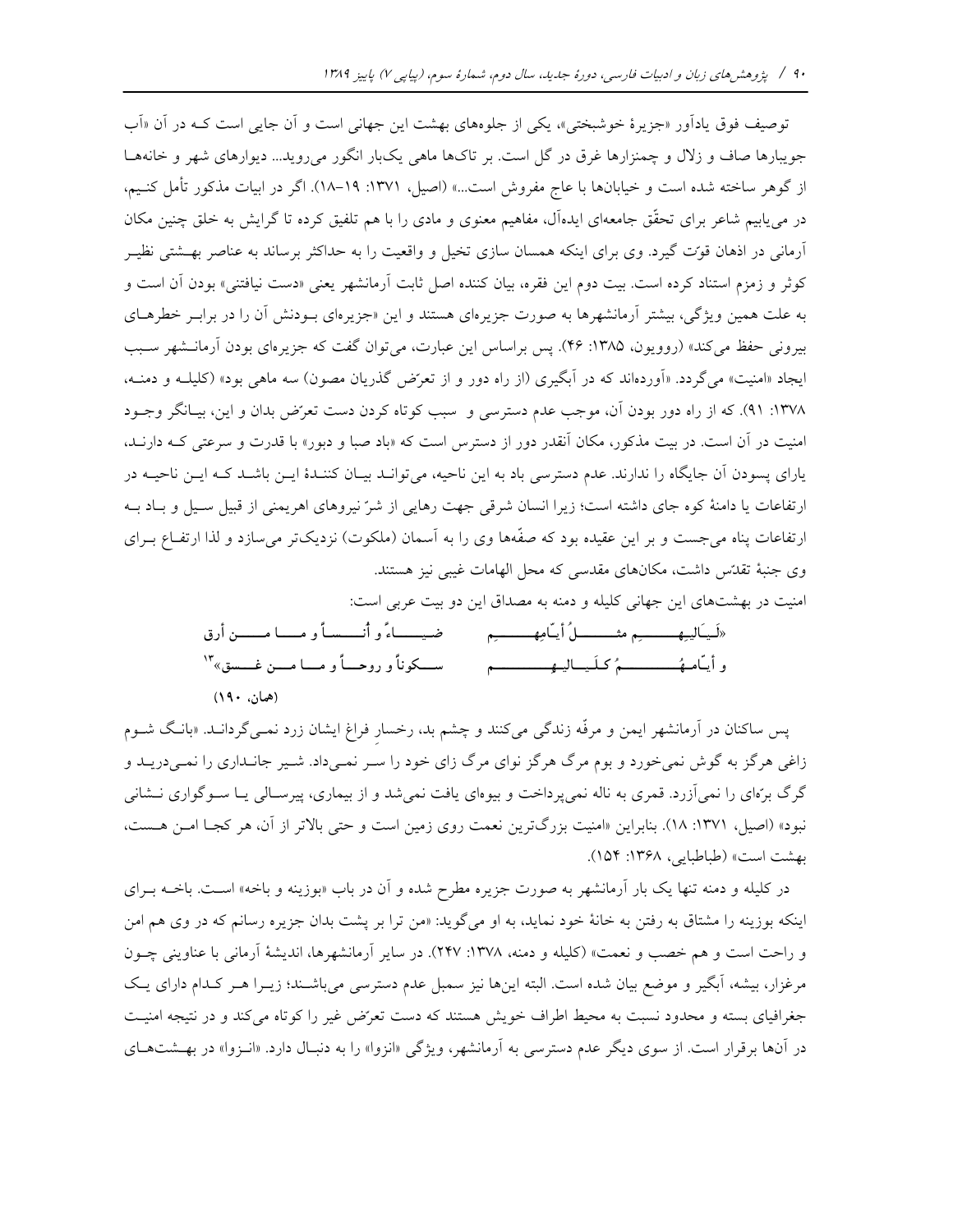این جهانی کلیله و دمنه نیز مشهود است و تعداد ساکنان آنها محدود است. البته جز شهر آرمانی باب شـیر و گــاو کــه جمعیتی از جانداران با مناصب گوناگون در آن میزیستهاند.

این عبارت «و شنزبه را به مدّت انتعاشی حاصل آمد و در طلب چراخور می پوئید تا بــه مرغــزاری رســید آراســته بــه انواع نبات و اصناف ریاحین. از رشک او رضوان انگشت غیرت گزیـده و در نظـارهٔ او آسـمان چـشم حیـرت گـشاده»، (همان، ۶۰) بیانگر ویژگی «ایستایی» آرمانشهر در کلیله و دمنه است؛ یعنی کمال در آن بـه غایـت رسـیده آن چنـان کـه بهشت (نمونهٔ برتر آرمانشهر) بر آن رشک میبرد و آسمان از دیدن این بازسازی، انگشت حیرت به دندان گرفته است. انسانها بر این باور بودند که هر یک از عناصر طبیعت مالکانی در آسمان دارند که از بالا بر آنان نظارت دارند. چنانک در این عبارت بهشت آسمانی بر تجلّی زمینی خود رشک میبرد.

از سوی دیگر، از آن جا که آرمانشهر سراسر امنیت، راحتی، آسایش و فراخبی است؛ لـذا از انـواع نبـات و اصـناف ریاحین استفاده شده، چرا که سرشت و ذات آنان به گونهای است که آدمی با مشاهدهٔ آنها مالامـال از حـس آرامـش و شادی می شود. ماورای آن گلها و میوهها، نشانهٔ هماهنگی و همنواختی طبیعت با آدمی و آدمی بـا طبیعـت اسـت. ایــن خود یادآور «عصر زرین» است که در آن زندگانی انسان با طبیعت گره خورده بود و در نتیجه در خـصب و فراوانـبی بـه سر امی پر دند.

باب «دوستي کبوتر، زاغ، موش، باخه و اَهو» بيانگر ويژگي «هماهنگي» در اَرمانشهر است. در اين باب اگر همـاهنگي در میان نبود و آنان رواج شرّ و بدی (در این جا صیاد) را مجاز میدانستند، آرمانشهر آنان تبدیل به پادآرمانشهر ٔ میشد و این با قانون آرمانشهر همخوانی ندارد؛ زیرا آرمانشهر، نمایشگر اشه و راستی است و باید جامعه بر پایهٔ راستی و نیکی بنا شود و از بدی و عناصر اهریمنی در آن اثری نباشد تا افراد برای شادی یکدیگر نهایت تلاش را به کار برند تا بتواننــد آرامش، صلح و سازش را به یا دارند و از موجودیت آرمانشهر خویش پاسداری نمایند. در عین حال، در کنار هماهنگی، ویژگی «برابری» را نیز در بطن خود به همراه دارد؛ زیرا برابری به وحدت می|نجامد و یکی از اهـداف نهـایی آرمانـشهر نیز این است. به عقیدهٔ مزدک نیز «علت اصلی کینه و ناسازگاری، نابرابری مردمان است، پس باید بناچار عـدم مـساوات را از میان برداشت، تا کینه و نفاق نیز از جهان رخت بربندد» (کریستن سن، ۱۳۸۴: ۲۴۷). در این باب جـانوران مـذکور، تمایز میان من و تو را کنار گذاشته، درد و رنج دیگری را عذاب و مصیبت خود دانسته، دست در دسـت هــم داده بــرای رهایی یکدیگر از بند بلا تلاش میکنند. چنان با هم عجین میشوند که تو در من مستحیل میگردد، همگی اعضای یک پیکر میگردند و خود را همال و همسر هم میدادند و هر عملی که برای رهایی دیگری انجـام مـیدهنـد، گـویی بـرای خلاصي خويش انجام مي دهند.

در تمامی بهشتهای این جهانی کلیله و دمنه، تأثیرپذیری از اوضاع و احوال اجتماعی به چشم میخورد. هـر یـک از آنان از تازش یک عامل بیرونی در امان نیستند. عنصر بیگانه در باب «اَهو، زاغ، موش و باخه» و در حکایت «سه مـاهی» صیاد است که در اولی آرامش را بر هم میزند و در دومی «ترس» را وارد آرمانشهر میکند. در حکایت «غـوک و مـار»، مار آرامش موجود در بقعت نزه را سلب می کند. در باب «تیرانداز و ماده شیر»، تیرانــداز بــه عنــوان یــک عنــصر بیگانــه «مرگ» را وارد آرمانشهر می کند. در باب «بوزینه و باخه» و حکایـت «شـیر گـر گرفتـه و روبـاه و خـر»، چهـرهٔ زیبـای آرمانشهر در زیر نقاب خیانت و سوءقصد قرار میگیرد و زیبایی اولیهٔ خود را بـا نیـت زشـت باخـه و روبـاه از دسـت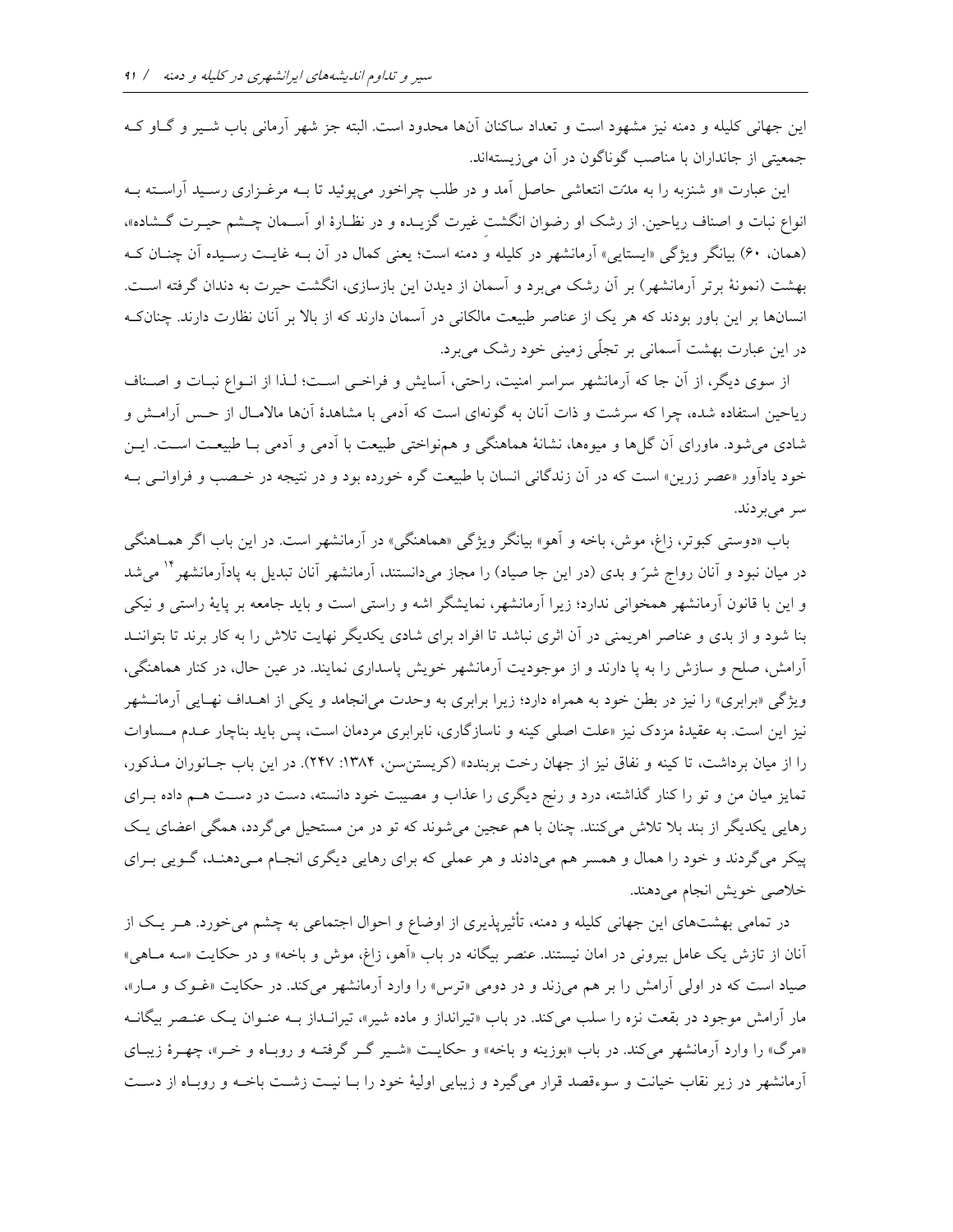میدهد. پس، آرمانشهرها از اوضاع اجتماعی تأثیر میپذیرند و همین اوضاع نابسامان اجتماعی سبب می شود که طراحان دست به دامن آرمانشهر گردند. «ورجمکرد» بهشت این جهانی ایرانیان باستان نیز به علت هجوم یک عامل بیرونی، یعنی سیلی وحشتناک، ساخته شد. اعتقاد به منجی در جوامع گوناگون (اسلام، یهود، نصاری، زرتـشتیان، هنـدوان و بودائیــان) نیز از همین جا ناشی میگردد. انسان چون وضعیت جامعه را مطلوب نمیداند و خود توان تغییـر آن را نـدارد؛ بنـابراین اعتقاد به ظهور منجی در درون وی شکل میگیرد، مانند مهدی موعود (ع) که با ظهور وی جدال بین حق و باطل پایـان می پذیرد. انسانها، حیوانات، گیاهان و تمامی هستی به همزیستی بی مانند رسیده و در آرامش به سر خواهند بـرد و ایــن پایانی برای دوران سیاهی و آغازی برای دوران روشنایی مطلق است. در هند کالکی، دهمین تجلّی ویشنو \_خدای حفظ کننده ــ در میان بوداییها، میتریه ــ بودای پنجم ــ و در اَیین زرتشت سوشیانت این وظیفه را بر عهده دارند.

## ۴- نتیجهگیری

با مطالعه و بررسی کتاب ارزشمند کلیـــــله و دمنــه، به انعکاس اندیشههای ایرانشهری در اَن یی می بــریم و درمــی یــابیم که این اندیشهها، در لابلای حکایات تو در توی کلیله و دمنه نهفته است. تنها اندکی حوصله و تأمل میطلبد کــه بــرون حکایات را شکافت و از ژرفای درون آنها آگاه شد.

در کلیله و دمنه جنگل نماد ایرانشهر است و یادشاه محور و مرکز دایرهٔ هستی است. مقـام یادشـاهی در آن هماننــد ایرانشهر، دادهٔ الهی است که خداوند عطا کرده است. او نماد دسترسی به تعالی در جهان خـاکی اسـت. همـانگونــه کــه خورشید در مرکز جهان قرار دارد و همهٔ اجرام آسمانی و زمینی را منور میسازد و حیات همـه چیــز منــوط بــه وجــود اوست، یادشاه نیز خورشید آسمان حکومت است که همه چیز در گرو وجود اوست. پادشاه قائم مقـام خـدا بــود؛ پــس هم سنگ ایزدان تلّقی می شد و مانند خدایان افرادی بی مرگ، زیبا، زنده، لایزال و فنا ناپذیر بود. نشانههای جــاودانگی در اسباب و لوازم شاهی وی دیده می شد. هر گاه به یکی از ویژگیهای فوق خلل وارد می شد، هیبت شـاهانهٔ وی نقـصان می پذیرفت که در نتیجه پادشاه در زمرهٔ منکوبان در آمده و از این مقام عزل میشد.

اندیشهٔ کاریزمایی کلیله و دمسـنه گاه به صورت تلألو نــــور یزدانـی، گــاه بــه صــورت ظـل الله و گــاه بــه صــورت سجایای اخلاقی نمود پیدا میکند. اگر پادشاهی از مسیر راسستی منحرف شده، فضایل اخلاقی تبدیل به رذایل شود، از فر بی نصیب گشته و متعاقب آن، از مقام شاهی نیز بیبهره می گردد.

پادشاه به اعتبار فرّ ایزدی، پیکری دو گانه دارد. وی هم خورهٔ دین و هم خورهٔ شاهی را دارد؛ یعنــی وظــایف دینــی و مسئولیت سیاسی را به طور همزمان عهدهدار است. به عبارتی سیاستش در عبـادتش مـدغم اسـت و بـالعکس. بنـابراین می توان گفت اجرای امور کشوری و دینی در گرو ارتباط این دو نهـاد اسـت و ایــن دو همــواره از یکــدیگر حمایــت و معاضدت مي نمايند.

در كليله و دمنه عدل اساس حكومت است؛ چرا كه سبب قوام مملكت مـىگـردد و ظلـم و بيـداد مايــهٔ زوال دولـت است. عدل به مفهوم ایرانشهری، یعنی حفظ سلسله مراتب در کلیله و دمنه نیز مطرح است.

پادشاه کلیله و دمنه باید در مسیر «راستی» گام بردارد. وی باید در مقابل راستی به زانو رود، سر فرو خمانــد و ســپس ایستاده و از آن پیروی نماید و بر آن باشد که پرتویی از ملکوت، سراسر نــور و روشــنی را بــا اعمــالی تهــی از ســیاهی،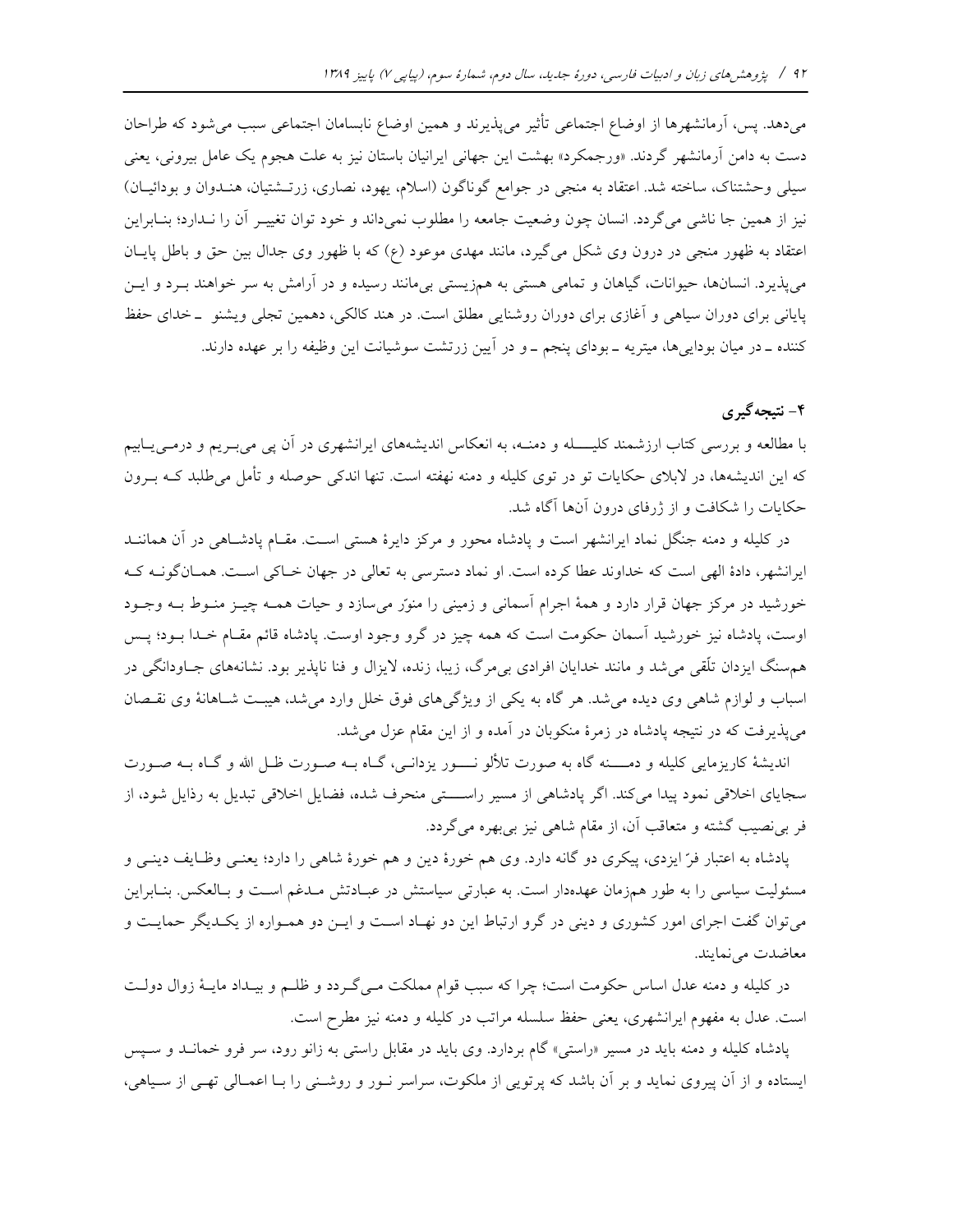تیرگی، زشتی و پلشتی در این زمین خاکی امکان تجلّی و ظهور دهد تا در نتیجه جهان از ظلم، دروغ، مرگ و تباهی ک مظهر عیب و فسادند، پاک شود. تا در سایهٔ راستی آزادی، دادگستری، پیشرفت، آسایش، شادی، مهـر، بزرگـی، دانـش و ساماندهی کشور امکان پذیر شود. بدین ترتیب آرمانشهری که نمایشگر اشه و راستی و متعالی ترین زیستگاه انسان است و در کلیله و دمنه بیشتر به صورت «بهشت این جهانی آمیخته به تقدیر» نمود دارد، محقق مـیشـود. ایــن آغــازی بــرای روشنایی مطلق و پایانی برای سیاهیهاست. در این نقطه است که انسانها، گیاهان، حیوانات و تمام هستی به همزیـستی بیمانند رسیده و در آرامش به سر خواهند برد. اگر چه دست تقدیر به عنـوان یـک عامـل نـامرئی و مرمـوز گاهگـاهی گریبان آنان را میگیرد و تدابیر و کنشهای آنان را به کمترین حد ممکن کاهش میدهد. البته ایـن بازتـابی، جـزء عـدم پویایی و تحرّک برای جامعه نخواهد داشت و تسلیم تنها راه ممکن در برابر احکام لایتغیر و سنتهای تغییر ناپــذیر الهــی است. در کلیله و دمنه نیز همگان در برابر این عنصر سر تسلیم فرو میآورند و همهٔ امور را حواله به آن میکنند.

کوتاه سخن این که کلیله و دمنه، سهمی در تداوم اندیشههای ایرانشهری و در تداوم تاریخی و فرهنگی ایـران زمـین در گذار به دورهٔ اسلامی داشته است. آن چنانکه فهم بسیاری از نکتههای موجود در کلیله و دمنه نیازمنـد فهـم ســاحت اندیشهٔ ایرانشهری است.

#### پے نوشتھا

۱– اندیشه های ایرانشهری دیگری نظیر کشورداری، تقدیرگرایی، نیکی و… نیز در کلیله و دمنه میتوان یافت که از حوصـلهٔ ایـن مقاله خارج است.

۲- «کاربرد عنوان خلیفه الهی نیز در نظریات و سنن سیاسی ریشه داشت. مسلمانان و اعراب با تصرف سرزمین های گسترد؛ از جمله ایران با نظریه حق الهی سلطنت به طور وسیع و مستمر آشنا شدند. البته پیش از این نیز اعراب نزدیک بـه مرزهـای ایــران، روم شرقی یا یمن از این مورد اطلاع داشتند، ولی خلفای اموی و سپس عباسی با اقتباس از رسوم و آیینها و نظریههای سیاسـی توجیه گر ترجیح میدادند که از عنوان خلیفه الهی همچون معدل حق الهی سلطنت استفاده کننـد (قـادری،۱۳۷۸: ۱۸). طباطبایی می نویسد: «خواجه نظام الملک، در فصل هشتم، اندر پژوهش کردن و بر رسیدن از کار دین و شریعت و مانند این آشکارا پادشاه را دارندهٔ فر شاهی دانسته و نظریهٔ ایرانشهری را به برخی از خلفا و پادشاهان ایرانی دوران اسلامی تعمیم میدهـد. امـا چـون پادشاهان را فر الهی باشد و مملکت باشد و علم با آن یار باشد، سعادت دو جهانی بیابد از بهر آنکه هیچ کاری بی علـم نکننــد و به جهل رضا ندهند و پادشاهانی که دانا بودند بنگر که نام ایشان در جهان چگونه بزرگ است و کارهای بزرگ کردند تا به قیامت نام ایشان به نیکی می برند، چون افریدون و اسکندر و اردشیر و نوشیروان عادل و امیرالمومنین، عمر… و هارون و مأمون و معتصم و اسماعیل بن احمد سامانی و سلطان محمود… که کار و کردار هر یک دیدار است و در تـاریخهـا و کتـابهـا نوشـته اسـت و مي خوانند و دعا و ثنا بر ايشان مي گويند» (طباطبايي، ١٣۶٨: ۴۸-۴۷).

٣- کریستن سن انتقال فرهٔ ایزدی از پادشاهان ایران باستان به امامان را چنین نقل میکند: «شهربانو (دختر یزدگـرد سـوم) بنـا بـه روایت شیعیان، که گویا قطعی نیست، به عقد امام حسین (ع) درآمد. شیعیان به این ترتیب اولاد حسین (ع) را وارث خورنه یا فره ایزدی شاهنشاهان ایران باستان محسوب داشتند و کریم الطرفین شناختند»، (کریستن سن، ۱۳۸۴: ۳۶۴). همچنین گفتـه شـده کـه «هالهٔ نوری که در تصاویر بر گرد سر شاهان و فرشتگان و قدیسان و پیغمبران دیده میشود نمودار فر ایزدی است» (مجتبایی، ۱۳۵۲: ۹۲). «خوارنه شامل قطب هم می شود. البته امام غایب از نگاه انسانها پنهان است؛ ولی نور او، قلب مؤمنان را روشن می کند و آنان را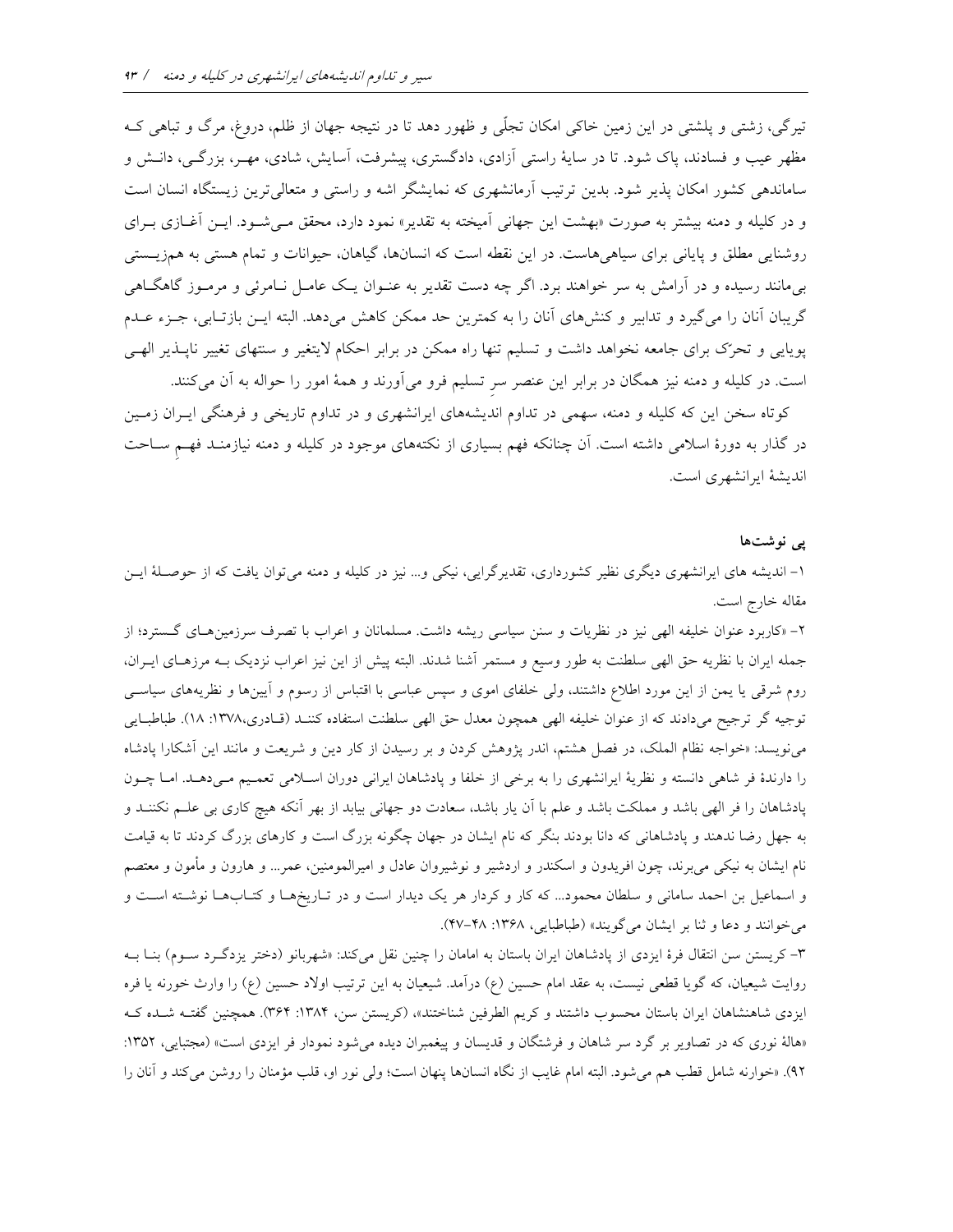در پردهٔ اسرار تا جایگاه خویش در طبقهٔ هشتم آسمانها هدایت مینماید، خسروان از چنـین ویژگـیهـایی برخوردارنـد. بـه بـاور سهروردی، شهریار عارف و حکیم ایران باستان و امام غایب شیعیان در یک کفه قرار دارند» (کربن، ۱۳۸۴: ۲۳).

۴- مراد از شمایل و اسماء آن است که فر در طول زمان و از هزارهای به هزارهی دیگر همواره نمادهای مختلفی داشته است ک بیان کنندهٔ تأیید الهی بوده است؛ از جمله «وجود نقش باز به همراه گل اَفتابگردانی که از داخل یک نیلوفر بر میخیزد، بـی دلیـل نیست، مسلماً نمادی برای ورغن است، یعنی همان مرغ افسانهای اوستا که حامل فر بود» (سودآور،۱۳۸۴: ۱۰۵). «فره روی بعضی از سکههای ناحیهٔ باکتریا گاه با صورتی مردانه و گاه با صورت زنانه ظاهر میشود. به موازات این اشکال نور فرهی نیـز گـاه بـه صورت هالهای از نور و گاه به صورت شعلهٔ زبان کشیده از شانهها نشان داده شده است» (کربن، ۱۳۸۴: ۱۲). از آن جا که فـروغ الهی و پرتو خورشیدی نمایندهٔ فر پادشاه بودند. « پس برای نمایش تنویر آن نمادهای گوناگون ساخته شدند. از جمله شمسههایی که دورشان نقطه نقطه بود، یا مدرج و خط خط و یا ترکیبی از این دو عبارت بود که از پرتوی قطره وار شروع و به خـط نــازکی ختم میشد. دیهیم و دستار و سربند و دنبالههای باد وزیده و سر قوچ و شمــــه همگــی از مظــاهر فــر و همـــسنگ و هــم ارزش بودهاند» (سودآور، ۱۳۸۴: ۵۸–۵۷). فر در دوران اسلامی نیز در «رشتهٔ عناوین سلاطین دورهٔ اسلامی» (همان، ۱۴۰) نهفته است. ۵– طباطبایی می نویسد: «غزالی می نویسد: فر ایزدی، بدان که شانزده چیز است: خرد و دانش و تیز هوشی و دریافت هر چیزی و صورت تمام و فرهنگ و سواری و زین افزار کار بستن و مردانگی با دلیری و اَهستگی و نیک خویی و داد دادن ضعیف از قــوی و گشاده دستی و مهتری نمودن و احتمال و مدارا به جای آوردن و رأی تدبیر در کارها و اخبار بسیار خواندن و سیر الملوک نگاه داشتن و بر رسیدن از کارهای ملوک پیشین، زیرا که این جهان باقی ماندهٔ دولت پیشینگان است که پادشاهی کردند و برفتند و هر کس به نام خویش یادگاری ماندند» (طباطبایی، ۱۳۸۵: ۱۳۵).

۶– از آن جا که در این مقاله اندیشههای ایرانشهری در کلیله و دمنه بررسی شده و عدالت در ایران باستان بیشتر به معنای حفظ سلسله مراتب بوده است، لذا از آوردن توضيح براى جنبهٔ عملى عدالت در كليله و دمنه اجتناب كردهايم و تنها به اين نكته اشاره میکنیم که در کلیله و دمنه زمانی که نیاز به داوری در امری بود، ناگزیر وجود قاضی ضروری میگردید. خصوصیاتی کـه بـرای انتخاب قاضی مدنظر میگرفتند، عبارتند از: دیانت، تقوی و پرهیزگاری.

٧- هر كاري را مرداني است.

٨– منشأ نظريهٔ توأمان بودن دين و مُلک، سخن اردشير، بنيانگذار سلسلهٔ ساسانی است. «در اندرزنامهای با عنوان «عهد اردشـير» که متن آن را ابوعلی مسکویه رازی در کتاب تجارب الامم نقل کرده، آمده است: بدانید که پادشاهی و دین، دو برادر همزادند که پایداری هر یک جز به آن دیگری نباشد، زیرا دین شالودهٔ پادشاهی است و تاکنون، پادشاهی پاسدار دین بوده است. پادشاهی را از شالوده و دین را از پاسداری گریزی نباشد، زیرا آنچه را نه پاسدار است، تباه شود و آنچه را نه پایه ویران گـردد» (طباطبـایی، ۱۳۸۵: ۱۵۷). در ترجمهٔ نامهٔ تنسر به فارسی جدید، همین اندیشه بدینگونه بیان شده است: «چه دین و مُلک هر دو به یک شکم زادند دَوسیده [=چسبیده]، هرگز از یکدیگر جدا نشوند و صلاح و فساد و صحت و سقم هر دو یک مـزاج دارد...» (ویـسهوفر، ۱۳۸۰: ۲۵۷). «نظریهٔ توأمان بودن ملک و دین به گونهای که در بسط و باز پرداخت اندیشهٔ ایرانشهری در سیاست نامههـای دورهٔ اسلامی آمده، از سخن منسوب به اردشیر بابکان، بنیان گذار شاهنشاهی ساسانی بر گرفته شـده اسـت» (طباطبـایی، ۱۳۸۵: ۱۵۶). اخوان الصفا نيز سخن فوق را منسوب به اردشير بابكان مى دانند: « اخوان الصفا مى گويند: هر گاه شرايط امامت و نبوت در دو فرد باشد، یکی ملک است و دیگری نبی و قهرا بعد از نبی یکی امام است و دیگری ملک. لکن میگویند این دو صورت اخیر لازم و ملزومند و استناد کرده است به قول اردشیر، ملک فارس، که گفته است: المکل و الدین توامان» (فـارابی، ١٣٧١: ٧٢). «بـه نوشـتهٔ مسعودی در مروج الذهب اردشیر بنیانگذار امیراتوری ساسانی هنگامی که جانشینش شاپور را به یادشاهی بر مـی گماشــت بــه او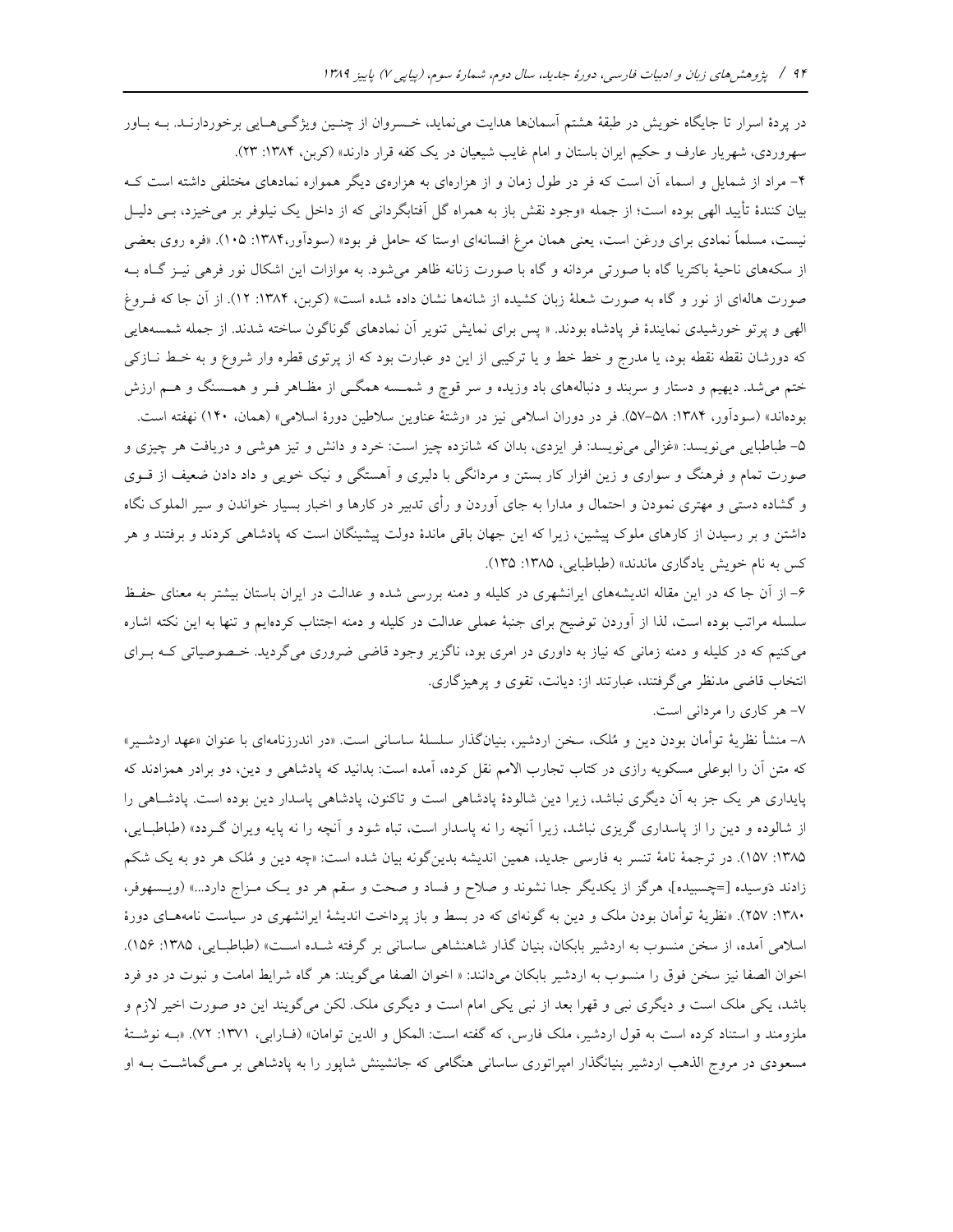گفت: پسر من، دین و شاهی قرین یکدیگرند و یکی از دیگری بی نیاز نیست. دین اساس ملک است و ملک نگهبان دین اسـت، هر چه را اساس نباشد معدوم گردد و هر چه نگهبان نداشته باشد تباهی گیرد» (ویسهوفر، ۱۳۸۰: ۲۵۷). ۹– علاوه بر نصرالله منشی، نظامی عروضی سمرقندی نیز که از نویسندگان برجستهٔ قرن ششم هــق است، این سخن را به پیـامبر اکرم (ص) نسبت میدهد. وی مینویسد: «... پادشاه نایب امام است و امام نایب پیغامبر و پیغــامبر نایــب خــدای، عــزً و جــلّ، و خوش گفته در این معنا فردوسی:

> دو گوهسر بسود در پسک انگشتری چنسان دان کــه شــاهــــی و پیــغــمبــــری

و خود سید ولد اَدم میفرماید: «الدینُ و الملکُ توأمان»؛ دین و مُلک دو برادر همزادند که در شکل و معنـبی از یکـدیگر هـیچ زیادت و نقصان ندارند. پس، به حکم این قضیت بعد از پیغامبر هیچ حملی گرانتر از پادشاهی و هیچ عملی قویتر از مُلک نیست. پس، از نزدیکان او کسانی بایند که حلّ و عقد عالم و صلاح و فساد بندگان خدای به مشورت و رأی و تدبیر ایشان باز بسته بود و بايد كه يكي از ايشان، افضل و اكمل وقت باشند» (نظامي، ١٣٨٢: ٢٧–٢۶).

۱۰– راستی، رستگاری است و ناراستی رسوایی. ۱۱– باز گشتن به سوی حق بهتر که دوام آوردن و دور شدن در باطل. ۱۲– اگر نگذاشتمی دروغ را برای دوری از گناه و بزه، ترک کردم آن را برای بزرگی نفس و احتراز از ننگ و نکوهش. ۱۳– شبهای تاریک آنان از نظر روشنایی و همدمی و نه از نظر بیداری، مانند روزهایشان است. و روزهایشان از نظر آرامش و آسایش؛ و نه از نظر تاریکی، مانند شبهایشان است.

۱۴– جوامعی که در آنها ویژگیهای منفی، برتری و چیرگی کامل دارند (نقطه مقابل جامعهٔ آرمانی).

۱– آذر فرنبغ، فرخزاد .(۱۳۸۱). **کتاب سوم دینکرد**، فریدون فضیلت، تهران: انتشارات فرهنگ دهخدا، چاپ اول. ۲– احتشام، مرتضی .(۲۵۳۵). **ایران در زمان هخامنشیان**، تهران: شرکت سهامی کتابهای جیبی، چاپ اول. ۳– ادی، سموئیل .(۱۳۸۱). **آیین شهریاری در شرق**، ترجمهٔ فریدون بدرهای، تهران: شرکت انتشارات علمی و فرهنگی، چاپ دوم. ۴- اصيل، حجت الله .(١٣٧١). آ**رمانشهر در انديشهٔ ايراني**، تهران: نشر ني، چاپ اول. ۵- اوستا .(۱۳۷۵). توضيح جليل دوستخواه، تهران: انتشارات مرواريد، چاپ سوم. ۶- رضايي، عبدالعظيم .(١٣٨۵). **سرشت و سيرت ايرانيان باستان**، تهران: انتشارات دُر، چاپ سوم. ۷– روویون، فردریک .(۱۳۸۵). آ**رمانشهر در تاریخ اندیشهٔ غرب**، ترجمهٔ عباس مخبر، تهران: نشر ن<sub>ی</sub>، چاپ اول. ۸– سوداَور، ابوالعلا .(۱۳۸۴). **فرّة ایزدی در آیین پادشاهی ایران باستان**، تهران: نشر نی، چاپ اول. ۹- طباطبايي، جواد .(١٣٨٥). خواجه نظام الملك، تبريز: انتشارات ستوده، چاپ دوم. ۱۰------------- (۱۳۶۸). در آمدی فلسفی بر تاریخ اندیشهٔ سیاسی در ایران، تهران: دفتـر نــشر فرهنـگ اسـلامی، چاپ دوم. ۱۱- فارابی، ابونصر محمد .(۱۳۷۱). **سیاست مدینه**، ترجمهٔ سید جعفـر سـجادی، تهـران: انتـشارات وزارت فرهنـگ و

ارشاد اسلامي، چاپ دوم.

۵ – منابع